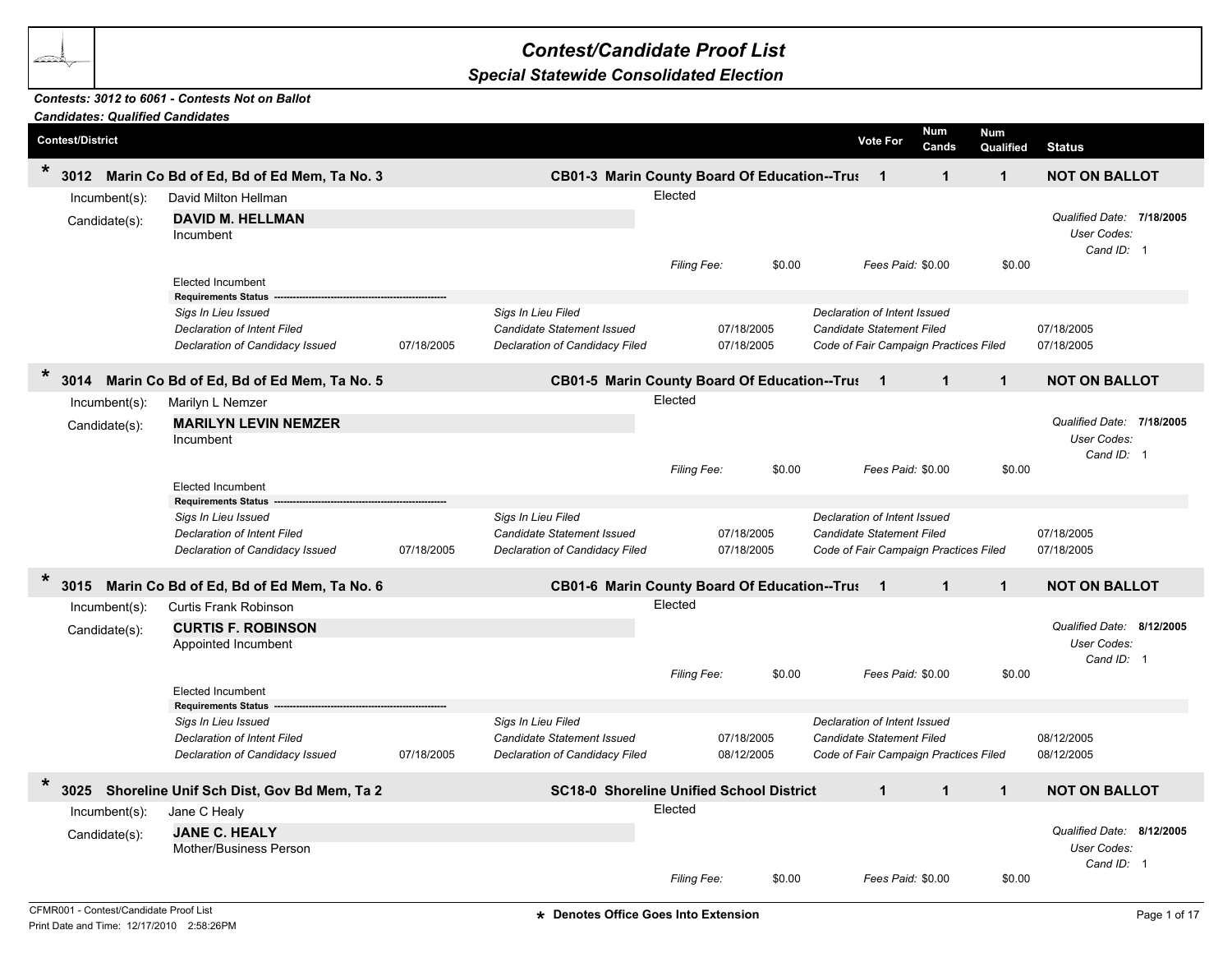| <b>Contest/District</b><br><b>Vote For</b><br>Cands<br><b>Status</b><br>Qualified<br>Non-Partisan SCHOOL SHORELINE UNIFIED SCHOOL DISTRICT Governing Board Member, Trustee Area No. 2<br><b>NOT ON BALLOT</b><br>$\mathbf{1}$<br>$\mathbf{1}$<br>$\mathbf{1}$<br>3025<br>Shoreline Unif Sch Dist, Gov Bd Mem, Ta 2<br><b>Elected Incumbent</b><br><b>Requirements Status</b><br>Sigs In Lieu Filed<br>Sigs In Lieu Issued<br>Declaration of Intent Issued<br>08/12/2005<br>08/12/2005<br>Declaration of Intent Filed<br>Candidate Statement Issued<br>Candidate Statement Filed<br>Declaration of Candidacy Issued<br>08/12/2005<br>Declaration of Candidacy Filed<br>08/12/2005<br>Code of Fair Campaign Practices Filed<br>$\ast$<br>$\overline{2}$<br>$\overline{2}$<br>$\mathbf{2}$<br>3030<br>San Rafael Board of Ed, Governing Board Member<br>HS01-0 San Rafael High School District<br><b>NOT ON BALLOT</b><br>Elected<br>Incumbent(s):<br>G M Natu Tuatagaloa<br>Elected<br>Jon Robert Loberg<br>Qualified Date: 8/12/2005<br><b>JON LOBERG</b><br>Candidate(s):<br>User Codes:<br>Incumbent<br>Cand $ID: 1$<br>\$0.00<br>Filing Fee:<br>\$0.00<br>Fees Paid: \$0.00<br><b>Elected Incumbent</b><br><b>Requirements Status</b><br>Sigs In Lieu Issued<br>Sigs In Lieu Filed<br>Declaration of Intent Issued<br>08/12/2005<br>Declaration of Intent Filed<br>Candidate Statement Issued<br>07/28/2005<br>Candidate Statement Filed<br>Declaration of Candidacy Issued<br>Declaration of Candidacy Filed<br>08/12/2005<br>Code of Fair Campaign Practices Filed<br>08/12/2005<br>07/28/2005<br>Qualified Date: 8/12/2005<br><b>NATU TUATAGALOA</b><br>User Codes:<br>Incumbent<br>Cand ID: 2<br>Filing Fee:<br>\$0.00<br>Fees Paid: \$0.00<br>\$0.00<br><b>Elected Incumbent</b><br><b>Requirements Status</b><br>Sigs In Lieu Filed<br>Declaration of Intent Issued<br>Sigs In Lieu Issued<br>08/12/2005<br>Candidate Statement Issued<br>08/02/2005<br><b>Candidate Statement Filed</b><br><b>Declaration of Intent Filed</b><br>Declaration of Candidacy Issued<br>08/12/2005<br>08/12/2005<br>08/02/2005<br>Declaration of Candidacy Filed<br>Code of Fair Campaign Practices Filed<br>$\ast$<br>Tamalpais Union Hs Dist, Governing Board Member<br>HS02-0 Tamalpais Union High School District<br>$\mathbf{3}$<br>$\mathbf{3}$<br>$\mathbf{3}$<br><b>NOT ON BALLOT</b><br>3033<br>Elected<br>Susan F Schmidt<br>$Incumbent(s)$ :<br>Elected<br>Monica Edla Bonny<br>Elected<br>John David Wright<br>Qualified Date: 7/25/2005<br><b>RUTH DELL</b><br>Candidate(s):<br>User Codes:<br>Incumbent<br>Cand ID: 1<br>Fees Paid: \$0.00<br>Filing Fee:<br>\$0.00<br>\$0.00<br><b>Elected Incumbent</b><br><b>Requirements Status</b><br>Sigs In Lieu Filed<br>Declaration of Intent Issued<br>Sigs In Lieu Issued<br>Candidate Statement Issued<br>07/18/2005<br>Candidate Statement Filed<br>07/25/2005<br>Declaration of Intent Filed<br>07/25/2005<br>07/25/2005<br>Declaration of Candidacy Filed<br>Code of Fair Campaign Practices Filed |  |                                 |            |  |  | <b>Num</b> |     |  |
|------------------------------------------------------------------------------------------------------------------------------------------------------------------------------------------------------------------------------------------------------------------------------------------------------------------------------------------------------------------------------------------------------------------------------------------------------------------------------------------------------------------------------------------------------------------------------------------------------------------------------------------------------------------------------------------------------------------------------------------------------------------------------------------------------------------------------------------------------------------------------------------------------------------------------------------------------------------------------------------------------------------------------------------------------------------------------------------------------------------------------------------------------------------------------------------------------------------------------------------------------------------------------------------------------------------------------------------------------------------------------------------------------------------------------------------------------------------------------------------------------------------------------------------------------------------------------------------------------------------------------------------------------------------------------------------------------------------------------------------------------------------------------------------------------------------------------------------------------------------------------------------------------------------------------------------------------------------------------------------------------------------------------------------------------------------------------------------------------------------------------------------------------------------------------------------------------------------------------------------------------------------------------------------------------------------------------------------------------------------------------------------------------------------------------------------------------------------------------------------------------------------------------------------------------------------------------------------------------------------------------------------------------------------------------------------------------------------------------------------------------------------------------------------------------------------------------------------------------------------------------------------------------------------------------------------------------------------------------------------------------------------------------------------------------|--|---------------------------------|------------|--|--|------------|-----|--|
|                                                                                                                                                                                                                                                                                                                                                                                                                                                                                                                                                                                                                                                                                                                                                                                                                                                                                                                                                                                                                                                                                                                                                                                                                                                                                                                                                                                                                                                                                                                                                                                                                                                                                                                                                                                                                                                                                                                                                                                                                                                                                                                                                                                                                                                                                                                                                                                                                                                                                                                                                                                                                                                                                                                                                                                                                                                                                                                                                                                                                                                      |  |                                 |            |  |  |            | Num |  |
|                                                                                                                                                                                                                                                                                                                                                                                                                                                                                                                                                                                                                                                                                                                                                                                                                                                                                                                                                                                                                                                                                                                                                                                                                                                                                                                                                                                                                                                                                                                                                                                                                                                                                                                                                                                                                                                                                                                                                                                                                                                                                                                                                                                                                                                                                                                                                                                                                                                                                                                                                                                                                                                                                                                                                                                                                                                                                                                                                                                                                                                      |  |                                 |            |  |  |            |     |  |
|                                                                                                                                                                                                                                                                                                                                                                                                                                                                                                                                                                                                                                                                                                                                                                                                                                                                                                                                                                                                                                                                                                                                                                                                                                                                                                                                                                                                                                                                                                                                                                                                                                                                                                                                                                                                                                                                                                                                                                                                                                                                                                                                                                                                                                                                                                                                                                                                                                                                                                                                                                                                                                                                                                                                                                                                                                                                                                                                                                                                                                                      |  |                                 |            |  |  |            |     |  |
|                                                                                                                                                                                                                                                                                                                                                                                                                                                                                                                                                                                                                                                                                                                                                                                                                                                                                                                                                                                                                                                                                                                                                                                                                                                                                                                                                                                                                                                                                                                                                                                                                                                                                                                                                                                                                                                                                                                                                                                                                                                                                                                                                                                                                                                                                                                                                                                                                                                                                                                                                                                                                                                                                                                                                                                                                                                                                                                                                                                                                                                      |  |                                 |            |  |  |            |     |  |
|                                                                                                                                                                                                                                                                                                                                                                                                                                                                                                                                                                                                                                                                                                                                                                                                                                                                                                                                                                                                                                                                                                                                                                                                                                                                                                                                                                                                                                                                                                                                                                                                                                                                                                                                                                                                                                                                                                                                                                                                                                                                                                                                                                                                                                                                                                                                                                                                                                                                                                                                                                                                                                                                                                                                                                                                                                                                                                                                                                                                                                                      |  |                                 |            |  |  |            |     |  |
|                                                                                                                                                                                                                                                                                                                                                                                                                                                                                                                                                                                                                                                                                                                                                                                                                                                                                                                                                                                                                                                                                                                                                                                                                                                                                                                                                                                                                                                                                                                                                                                                                                                                                                                                                                                                                                                                                                                                                                                                                                                                                                                                                                                                                                                                                                                                                                                                                                                                                                                                                                                                                                                                                                                                                                                                                                                                                                                                                                                                                                                      |  |                                 |            |  |  |            |     |  |
|                                                                                                                                                                                                                                                                                                                                                                                                                                                                                                                                                                                                                                                                                                                                                                                                                                                                                                                                                                                                                                                                                                                                                                                                                                                                                                                                                                                                                                                                                                                                                                                                                                                                                                                                                                                                                                                                                                                                                                                                                                                                                                                                                                                                                                                                                                                                                                                                                                                                                                                                                                                                                                                                                                                                                                                                                                                                                                                                                                                                                                                      |  |                                 |            |  |  |            |     |  |
|                                                                                                                                                                                                                                                                                                                                                                                                                                                                                                                                                                                                                                                                                                                                                                                                                                                                                                                                                                                                                                                                                                                                                                                                                                                                                                                                                                                                                                                                                                                                                                                                                                                                                                                                                                                                                                                                                                                                                                                                                                                                                                                                                                                                                                                                                                                                                                                                                                                                                                                                                                                                                                                                                                                                                                                                                                                                                                                                                                                                                                                      |  |                                 |            |  |  |            |     |  |
|                                                                                                                                                                                                                                                                                                                                                                                                                                                                                                                                                                                                                                                                                                                                                                                                                                                                                                                                                                                                                                                                                                                                                                                                                                                                                                                                                                                                                                                                                                                                                                                                                                                                                                                                                                                                                                                                                                                                                                                                                                                                                                                                                                                                                                                                                                                                                                                                                                                                                                                                                                                                                                                                                                                                                                                                                                                                                                                                                                                                                                                      |  |                                 |            |  |  |            |     |  |
|                                                                                                                                                                                                                                                                                                                                                                                                                                                                                                                                                                                                                                                                                                                                                                                                                                                                                                                                                                                                                                                                                                                                                                                                                                                                                                                                                                                                                                                                                                                                                                                                                                                                                                                                                                                                                                                                                                                                                                                                                                                                                                                                                                                                                                                                                                                                                                                                                                                                                                                                                                                                                                                                                                                                                                                                                                                                                                                                                                                                                                                      |  |                                 |            |  |  |            |     |  |
|                                                                                                                                                                                                                                                                                                                                                                                                                                                                                                                                                                                                                                                                                                                                                                                                                                                                                                                                                                                                                                                                                                                                                                                                                                                                                                                                                                                                                                                                                                                                                                                                                                                                                                                                                                                                                                                                                                                                                                                                                                                                                                                                                                                                                                                                                                                                                                                                                                                                                                                                                                                                                                                                                                                                                                                                                                                                                                                                                                                                                                                      |  |                                 |            |  |  |            |     |  |
|                                                                                                                                                                                                                                                                                                                                                                                                                                                                                                                                                                                                                                                                                                                                                                                                                                                                                                                                                                                                                                                                                                                                                                                                                                                                                                                                                                                                                                                                                                                                                                                                                                                                                                                                                                                                                                                                                                                                                                                                                                                                                                                                                                                                                                                                                                                                                                                                                                                                                                                                                                                                                                                                                                                                                                                                                                                                                                                                                                                                                                                      |  |                                 |            |  |  |            |     |  |
|                                                                                                                                                                                                                                                                                                                                                                                                                                                                                                                                                                                                                                                                                                                                                                                                                                                                                                                                                                                                                                                                                                                                                                                                                                                                                                                                                                                                                                                                                                                                                                                                                                                                                                                                                                                                                                                                                                                                                                                                                                                                                                                                                                                                                                                                                                                                                                                                                                                                                                                                                                                                                                                                                                                                                                                                                                                                                                                                                                                                                                                      |  |                                 |            |  |  |            |     |  |
|                                                                                                                                                                                                                                                                                                                                                                                                                                                                                                                                                                                                                                                                                                                                                                                                                                                                                                                                                                                                                                                                                                                                                                                                                                                                                                                                                                                                                                                                                                                                                                                                                                                                                                                                                                                                                                                                                                                                                                                                                                                                                                                                                                                                                                                                                                                                                                                                                                                                                                                                                                                                                                                                                                                                                                                                                                                                                                                                                                                                                                                      |  |                                 |            |  |  |            |     |  |
|                                                                                                                                                                                                                                                                                                                                                                                                                                                                                                                                                                                                                                                                                                                                                                                                                                                                                                                                                                                                                                                                                                                                                                                                                                                                                                                                                                                                                                                                                                                                                                                                                                                                                                                                                                                                                                                                                                                                                                                                                                                                                                                                                                                                                                                                                                                                                                                                                                                                                                                                                                                                                                                                                                                                                                                                                                                                                                                                                                                                                                                      |  |                                 |            |  |  |            |     |  |
|                                                                                                                                                                                                                                                                                                                                                                                                                                                                                                                                                                                                                                                                                                                                                                                                                                                                                                                                                                                                                                                                                                                                                                                                                                                                                                                                                                                                                                                                                                                                                                                                                                                                                                                                                                                                                                                                                                                                                                                                                                                                                                                                                                                                                                                                                                                                                                                                                                                                                                                                                                                                                                                                                                                                                                                                                                                                                                                                                                                                                                                      |  |                                 |            |  |  |            |     |  |
|                                                                                                                                                                                                                                                                                                                                                                                                                                                                                                                                                                                                                                                                                                                                                                                                                                                                                                                                                                                                                                                                                                                                                                                                                                                                                                                                                                                                                                                                                                                                                                                                                                                                                                                                                                                                                                                                                                                                                                                                                                                                                                                                                                                                                                                                                                                                                                                                                                                                                                                                                                                                                                                                                                                                                                                                                                                                                                                                                                                                                                                      |  |                                 |            |  |  |            |     |  |
|                                                                                                                                                                                                                                                                                                                                                                                                                                                                                                                                                                                                                                                                                                                                                                                                                                                                                                                                                                                                                                                                                                                                                                                                                                                                                                                                                                                                                                                                                                                                                                                                                                                                                                                                                                                                                                                                                                                                                                                                                                                                                                                                                                                                                                                                                                                                                                                                                                                                                                                                                                                                                                                                                                                                                                                                                                                                                                                                                                                                                                                      |  |                                 |            |  |  |            |     |  |
|                                                                                                                                                                                                                                                                                                                                                                                                                                                                                                                                                                                                                                                                                                                                                                                                                                                                                                                                                                                                                                                                                                                                                                                                                                                                                                                                                                                                                                                                                                                                                                                                                                                                                                                                                                                                                                                                                                                                                                                                                                                                                                                                                                                                                                                                                                                                                                                                                                                                                                                                                                                                                                                                                                                                                                                                                                                                                                                                                                                                                                                      |  |                                 |            |  |  |            |     |  |
|                                                                                                                                                                                                                                                                                                                                                                                                                                                                                                                                                                                                                                                                                                                                                                                                                                                                                                                                                                                                                                                                                                                                                                                                                                                                                                                                                                                                                                                                                                                                                                                                                                                                                                                                                                                                                                                                                                                                                                                                                                                                                                                                                                                                                                                                                                                                                                                                                                                                                                                                                                                                                                                                                                                                                                                                                                                                                                                                                                                                                                                      |  |                                 |            |  |  |            |     |  |
|                                                                                                                                                                                                                                                                                                                                                                                                                                                                                                                                                                                                                                                                                                                                                                                                                                                                                                                                                                                                                                                                                                                                                                                                                                                                                                                                                                                                                                                                                                                                                                                                                                                                                                                                                                                                                                                                                                                                                                                                                                                                                                                                                                                                                                                                                                                                                                                                                                                                                                                                                                                                                                                                                                                                                                                                                                                                                                                                                                                                                                                      |  |                                 |            |  |  |            |     |  |
|                                                                                                                                                                                                                                                                                                                                                                                                                                                                                                                                                                                                                                                                                                                                                                                                                                                                                                                                                                                                                                                                                                                                                                                                                                                                                                                                                                                                                                                                                                                                                                                                                                                                                                                                                                                                                                                                                                                                                                                                                                                                                                                                                                                                                                                                                                                                                                                                                                                                                                                                                                                                                                                                                                                                                                                                                                                                                                                                                                                                                                                      |  |                                 |            |  |  |            |     |  |
|                                                                                                                                                                                                                                                                                                                                                                                                                                                                                                                                                                                                                                                                                                                                                                                                                                                                                                                                                                                                                                                                                                                                                                                                                                                                                                                                                                                                                                                                                                                                                                                                                                                                                                                                                                                                                                                                                                                                                                                                                                                                                                                                                                                                                                                                                                                                                                                                                                                                                                                                                                                                                                                                                                                                                                                                                                                                                                                                                                                                                                                      |  |                                 |            |  |  |            |     |  |
|                                                                                                                                                                                                                                                                                                                                                                                                                                                                                                                                                                                                                                                                                                                                                                                                                                                                                                                                                                                                                                                                                                                                                                                                                                                                                                                                                                                                                                                                                                                                                                                                                                                                                                                                                                                                                                                                                                                                                                                                                                                                                                                                                                                                                                                                                                                                                                                                                                                                                                                                                                                                                                                                                                                                                                                                                                                                                                                                                                                                                                                      |  |                                 |            |  |  |            |     |  |
|                                                                                                                                                                                                                                                                                                                                                                                                                                                                                                                                                                                                                                                                                                                                                                                                                                                                                                                                                                                                                                                                                                                                                                                                                                                                                                                                                                                                                                                                                                                                                                                                                                                                                                                                                                                                                                                                                                                                                                                                                                                                                                                                                                                                                                                                                                                                                                                                                                                                                                                                                                                                                                                                                                                                                                                                                                                                                                                                                                                                                                                      |  |                                 |            |  |  |            |     |  |
|                                                                                                                                                                                                                                                                                                                                                                                                                                                                                                                                                                                                                                                                                                                                                                                                                                                                                                                                                                                                                                                                                                                                                                                                                                                                                                                                                                                                                                                                                                                                                                                                                                                                                                                                                                                                                                                                                                                                                                                                                                                                                                                                                                                                                                                                                                                                                                                                                                                                                                                                                                                                                                                                                                                                                                                                                                                                                                                                                                                                                                                      |  |                                 |            |  |  |            |     |  |
|                                                                                                                                                                                                                                                                                                                                                                                                                                                                                                                                                                                                                                                                                                                                                                                                                                                                                                                                                                                                                                                                                                                                                                                                                                                                                                                                                                                                                                                                                                                                                                                                                                                                                                                                                                                                                                                                                                                                                                                                                                                                                                                                                                                                                                                                                                                                                                                                                                                                                                                                                                                                                                                                                                                                                                                                                                                                                                                                                                                                                                                      |  |                                 |            |  |  |            |     |  |
|                                                                                                                                                                                                                                                                                                                                                                                                                                                                                                                                                                                                                                                                                                                                                                                                                                                                                                                                                                                                                                                                                                                                                                                                                                                                                                                                                                                                                                                                                                                                                                                                                                                                                                                                                                                                                                                                                                                                                                                                                                                                                                                                                                                                                                                                                                                                                                                                                                                                                                                                                                                                                                                                                                                                                                                                                                                                                                                                                                                                                                                      |  |                                 |            |  |  |            |     |  |
|                                                                                                                                                                                                                                                                                                                                                                                                                                                                                                                                                                                                                                                                                                                                                                                                                                                                                                                                                                                                                                                                                                                                                                                                                                                                                                                                                                                                                                                                                                                                                                                                                                                                                                                                                                                                                                                                                                                                                                                                                                                                                                                                                                                                                                                                                                                                                                                                                                                                                                                                                                                                                                                                                                                                                                                                                                                                                                                                                                                                                                                      |  |                                 |            |  |  |            |     |  |
|                                                                                                                                                                                                                                                                                                                                                                                                                                                                                                                                                                                                                                                                                                                                                                                                                                                                                                                                                                                                                                                                                                                                                                                                                                                                                                                                                                                                                                                                                                                                                                                                                                                                                                                                                                                                                                                                                                                                                                                                                                                                                                                                                                                                                                                                                                                                                                                                                                                                                                                                                                                                                                                                                                                                                                                                                                                                                                                                                                                                                                                      |  |                                 |            |  |  |            |     |  |
|                                                                                                                                                                                                                                                                                                                                                                                                                                                                                                                                                                                                                                                                                                                                                                                                                                                                                                                                                                                                                                                                                                                                                                                                                                                                                                                                                                                                                                                                                                                                                                                                                                                                                                                                                                                                                                                                                                                                                                                                                                                                                                                                                                                                                                                                                                                                                                                                                                                                                                                                                                                                                                                                                                                                                                                                                                                                                                                                                                                                                                                      |  |                                 |            |  |  |            |     |  |
|                                                                                                                                                                                                                                                                                                                                                                                                                                                                                                                                                                                                                                                                                                                                                                                                                                                                                                                                                                                                                                                                                                                                                                                                                                                                                                                                                                                                                                                                                                                                                                                                                                                                                                                                                                                                                                                                                                                                                                                                                                                                                                                                                                                                                                                                                                                                                                                                                                                                                                                                                                                                                                                                                                                                                                                                                                                                                                                                                                                                                                                      |  |                                 |            |  |  |            |     |  |
|                                                                                                                                                                                                                                                                                                                                                                                                                                                                                                                                                                                                                                                                                                                                                                                                                                                                                                                                                                                                                                                                                                                                                                                                                                                                                                                                                                                                                                                                                                                                                                                                                                                                                                                                                                                                                                                                                                                                                                                                                                                                                                                                                                                                                                                                                                                                                                                                                                                                                                                                                                                                                                                                                                                                                                                                                                                                                                                                                                                                                                                      |  |                                 |            |  |  |            |     |  |
|                                                                                                                                                                                                                                                                                                                                                                                                                                                                                                                                                                                                                                                                                                                                                                                                                                                                                                                                                                                                                                                                                                                                                                                                                                                                                                                                                                                                                                                                                                                                                                                                                                                                                                                                                                                                                                                                                                                                                                                                                                                                                                                                                                                                                                                                                                                                                                                                                                                                                                                                                                                                                                                                                                                                                                                                                                                                                                                                                                                                                                                      |  |                                 |            |  |  |            |     |  |
|                                                                                                                                                                                                                                                                                                                                                                                                                                                                                                                                                                                                                                                                                                                                                                                                                                                                                                                                                                                                                                                                                                                                                                                                                                                                                                                                                                                                                                                                                                                                                                                                                                                                                                                                                                                                                                                                                                                                                                                                                                                                                                                                                                                                                                                                                                                                                                                                                                                                                                                                                                                                                                                                                                                                                                                                                                                                                                                                                                                                                                                      |  |                                 |            |  |  |            |     |  |
|                                                                                                                                                                                                                                                                                                                                                                                                                                                                                                                                                                                                                                                                                                                                                                                                                                                                                                                                                                                                                                                                                                                                                                                                                                                                                                                                                                                                                                                                                                                                                                                                                                                                                                                                                                                                                                                                                                                                                                                                                                                                                                                                                                                                                                                                                                                                                                                                                                                                                                                                                                                                                                                                                                                                                                                                                                                                                                                                                                                                                                                      |  |                                 |            |  |  |            |     |  |
|                                                                                                                                                                                                                                                                                                                                                                                                                                                                                                                                                                                                                                                                                                                                                                                                                                                                                                                                                                                                                                                                                                                                                                                                                                                                                                                                                                                                                                                                                                                                                                                                                                                                                                                                                                                                                                                                                                                                                                                                                                                                                                                                                                                                                                                                                                                                                                                                                                                                                                                                                                                                                                                                                                                                                                                                                                                                                                                                                                                                                                                      |  |                                 |            |  |  |            |     |  |
|                                                                                                                                                                                                                                                                                                                                                                                                                                                                                                                                                                                                                                                                                                                                                                                                                                                                                                                                                                                                                                                                                                                                                                                                                                                                                                                                                                                                                                                                                                                                                                                                                                                                                                                                                                                                                                                                                                                                                                                                                                                                                                                                                                                                                                                                                                                                                                                                                                                                                                                                                                                                                                                                                                                                                                                                                                                                                                                                                                                                                                                      |  |                                 |            |  |  |            |     |  |
|                                                                                                                                                                                                                                                                                                                                                                                                                                                                                                                                                                                                                                                                                                                                                                                                                                                                                                                                                                                                                                                                                                                                                                                                                                                                                                                                                                                                                                                                                                                                                                                                                                                                                                                                                                                                                                                                                                                                                                                                                                                                                                                                                                                                                                                                                                                                                                                                                                                                                                                                                                                                                                                                                                                                                                                                                                                                                                                                                                                                                                                      |  |                                 |            |  |  |            |     |  |
|                                                                                                                                                                                                                                                                                                                                                                                                                                                                                                                                                                                                                                                                                                                                                                                                                                                                                                                                                                                                                                                                                                                                                                                                                                                                                                                                                                                                                                                                                                                                                                                                                                                                                                                                                                                                                                                                                                                                                                                                                                                                                                                                                                                                                                                                                                                                                                                                                                                                                                                                                                                                                                                                                                                                                                                                                                                                                                                                                                                                                                                      |  | Declaration of Candidacy Issued | 07/18/2005 |  |  |            |     |  |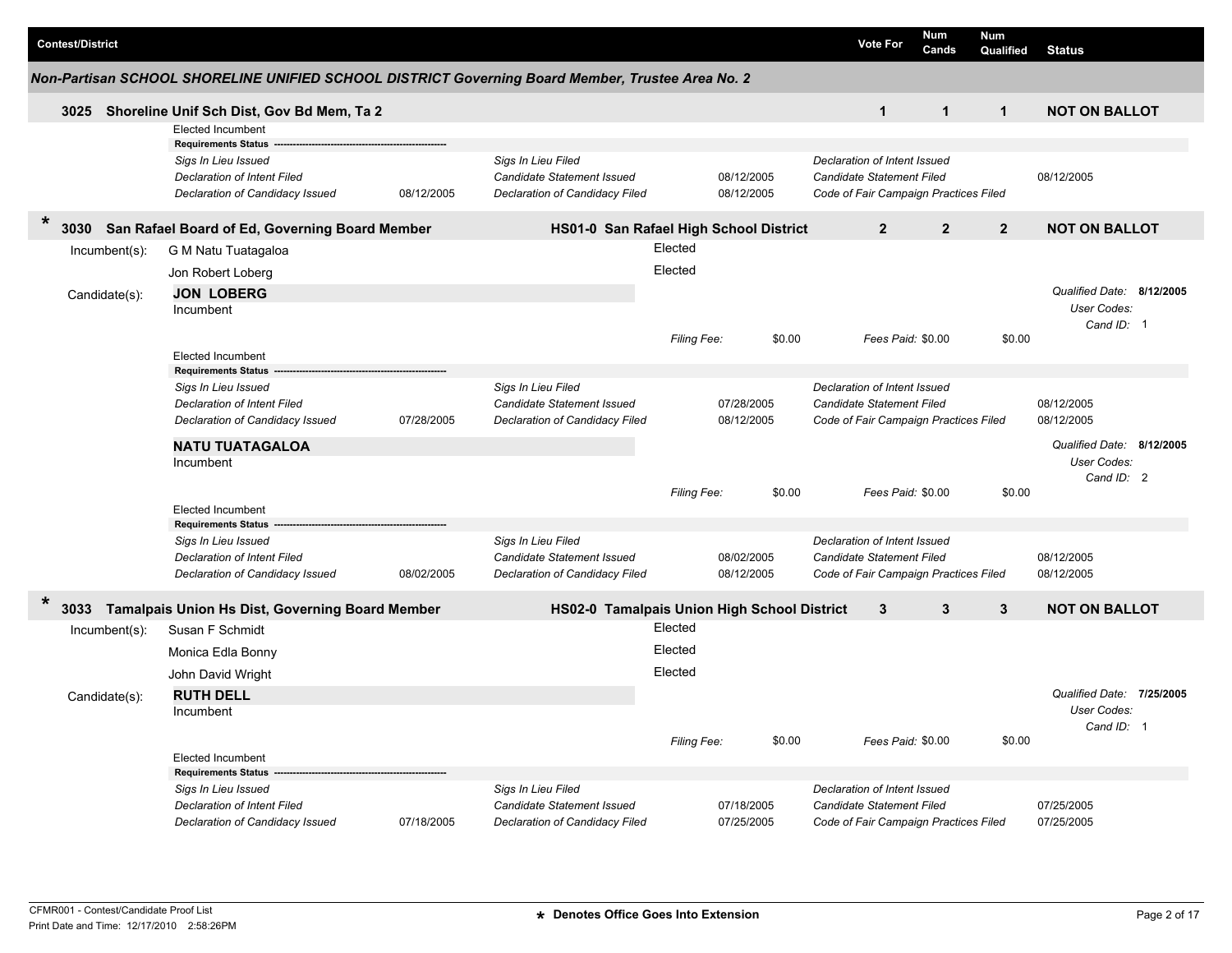|        | <b>Contest/District</b> |               |                                                                                 |            |                                                         |                    |            | <b>Vote For</b>                                                  | Num<br>Cands   | <b>Num</b><br>Qualified | <b>Status</b>                            |  |
|--------|-------------------------|---------------|---------------------------------------------------------------------------------|------------|---------------------------------------------------------|--------------------|------------|------------------------------------------------------------------|----------------|-------------------------|------------------------------------------|--|
|        |                         |               | Non-Partisan SCHOOL TAMALPAIS UNION HIGH SCHOOL DISTRICT Governing Board Member |            |                                                         |                    |            |                                                                  |                |                         |                                          |  |
|        | 3033                    |               | Tamalpais Union Hs Dist, Governing Board Member                                 |            |                                                         |                    |            | 3                                                                | 3              | 3                       | <b>NOT ON BALLOT</b>                     |  |
|        |                         |               | <b>SUSAN F. SCHMIDT</b><br>Incumbent                                            |            |                                                         |                    |            |                                                                  |                |                         | Qualified Date: 7/25/2005<br>User Codes: |  |
|        |                         |               | <b>Elected Incumbent</b>                                                        |            |                                                         | Filing Fee:        | \$0.00     | Fees Paid: \$0.00                                                |                | \$0.00                  | Cand ID: 2                               |  |
|        |                         |               | <b>Requirements Status</b>                                                      |            |                                                         |                    |            |                                                                  |                |                         |                                          |  |
|        |                         |               | Sigs In Lieu Issued<br><b>Declaration of Intent Filed</b>                       |            | Sigs In Lieu Filed<br><b>Candidate Statement Issued</b> |                    | 07/18/2005 | Declaration of Intent Issued<br><b>Candidate Statement Filed</b> |                |                         | 07/25/2005                               |  |
|        |                         |               | Declaration of Candidacy Issued                                                 | 07/18/2005 | Declaration of Candidacy Filed                          |                    | 07/25/2005 | Code of Fair Campaign Practices Filed                            |                |                         | 07/25/2005                               |  |
|        |                         |               | <b>JOHN D. WRIGHT</b>                                                           |            |                                                         |                    |            |                                                                  |                |                         | Qualified Date: 7/20/2005                |  |
|        |                         |               | Incumbent                                                                       |            |                                                         |                    |            |                                                                  |                |                         | User Codes:<br>Cand ID: 3                |  |
|        |                         |               | Appointed Incumbent                                                             |            |                                                         | <b>Filing Fee:</b> | \$0.00     | Fees Paid: \$0.00                                                |                | \$0.00                  |                                          |  |
|        |                         |               | <b>Requirements Status</b>                                                      |            |                                                         |                    |            |                                                                  |                |                         |                                          |  |
|        |                         |               | Sigs In Lieu Issued<br>Declaration of Intent Filed                              |            | Sigs In Lieu Filed<br>Candidate Statement Issued        |                    | 07/20/2005 | Declaration of Intent Issued<br><b>Candidate Statement Filed</b> |                |                         | 07/20/2005                               |  |
|        |                         |               | Declaration of Candidacy Issued                                                 | 07/20/2005 | Declaration of Candidacy Filed                          |                    | 07/20/2005 | Code of Fair Campaign Practices Filed                            |                |                         | 07/20/2005                               |  |
| $\ast$ | 3040                    |               | Laguna Jt School Dist, Governing Board Member                                   |            | SC04-0 Laguna Joint School District                     |                    |            | $\overline{2}$                                                   | $\overline{2}$ | $\overline{2}$          | <b>NOT ON BALLOT</b>                     |  |
|        |                         | Incumbent(s): | Sharon Elizabeth Hess                                                           |            |                                                         | Elected            |            |                                                                  |                |                         |                                          |  |
|        |                         |               | Daniel Philip Hess                                                              |            |                                                         | Elected            |            |                                                                  |                |                         |                                          |  |
|        | Candidate(s):           |               | <b>SHARON BERETTA HESS</b>                                                      |            |                                                         |                    |            |                                                                  |                |                         | Qualified Date: 7/27/2005                |  |
|        |                         |               | Incumbent                                                                       |            |                                                         |                    |            |                                                                  |                |                         | User Codes:                              |  |
|        |                         |               |                                                                                 |            |                                                         | Filing Fee:        | \$0.00     | Fees Paid: \$0.00                                                |                | \$0.00                  | Cand ID: 1                               |  |
|        |                         |               | <b>Elected Incumbent</b>                                                        |            |                                                         |                    |            |                                                                  |                |                         |                                          |  |
|        |                         |               | <b>Requirements Status</b>                                                      |            |                                                         |                    |            |                                                                  |                |                         |                                          |  |
|        |                         |               | Sigs In Lieu Issued<br>Declaration of Intent Filed                              |            | Sigs In Lieu Filed<br>Candidate Statement Issued        |                    |            | Declaration of Intent Issued<br>Candidate Statement Filed        |                |                         |                                          |  |
|        |                         |               | Declaration of Candidacy Issued                                                 | 07/27/2005 | Declaration of Candidacy Filed                          |                    | 07/27/2005 | Code of Fair Campaign Practices Filed                            |                |                         | 07/27/2005                               |  |
|        |                         |               |                                                                                 |            |                                                         |                    |            |                                                                  |                |                         |                                          |  |
|        |                         |               | <b>DANIEL HESS</b><br>Incumbent                                                 |            |                                                         |                    |            |                                                                  |                |                         | Qualified Date: 8/9/2005<br>User Codes:  |  |
|        |                         |               |                                                                                 |            |                                                         |                    |            |                                                                  |                |                         | Cand ID: 2                               |  |
|        |                         |               |                                                                                 |            |                                                         | <b>Filing Fee:</b> | \$0.00     | Fees Paid: \$0.00                                                |                | \$0.00                  |                                          |  |
|        |                         |               | <b>Elected Incumbent</b><br><b>Requirements Status</b>                          |            |                                                         |                    |            |                                                                  |                |                         |                                          |  |
|        |                         |               | Sigs In Lieu Issued                                                             |            | Sigs In Lieu Filed                                      |                    |            | Declaration of Intent Issued                                     |                |                         |                                          |  |
|        |                         |               | Declaration of Intent Filed                                                     |            | Candidate Statement Issued                              |                    |            | <b>Candidate Statement Filed</b>                                 |                |                         |                                          |  |
|        |                         |               | Declaration of Candidacy Issued                                                 | 08/09/2005 | Declaration of Candidacy Filed                          |                    | 08/09/2005 | Code of Fair Campaign Practices Filed                            |                |                         | 08/09/2005                               |  |
| $\ast$ | 3046                    |               | <b>Lincoln School District, Governing Board Member</b>                          |            | <b>SC07-0 Lincoln School District</b>                   |                    |            | $\overline{2}$                                                   | $\overline{2}$ | $\overline{2}$          | <b>NOT ON BALLOT</b>                     |  |
|        |                         | Incumbent(s): | <b>Robert Frank Corda</b>                                                       |            |                                                         | Appointed in Lieu  |            |                                                                  |                |                         |                                          |  |
|        |                         |               | James Joseph Grossi Jr                                                          |            |                                                         | Elected            |            |                                                                  |                |                         |                                          |  |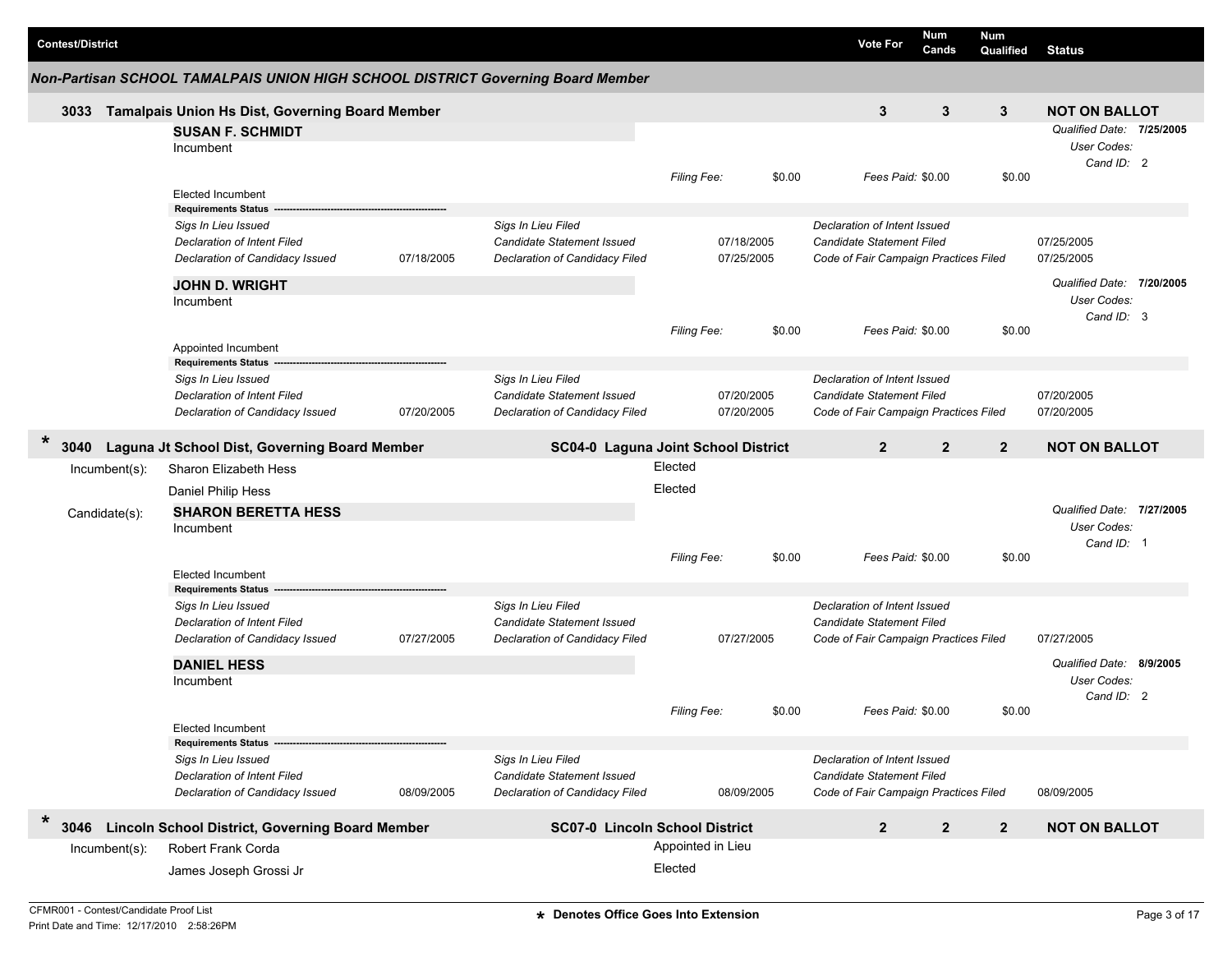| <b>Contest/District</b> |                                                                                                                     |            |                                                                                    |                    |                          |        | <b>Vote For</b>                                                                                           | Num<br>Cands   | <b>Num</b><br>Qualified | <b>Status</b>                                          |  |
|-------------------------|---------------------------------------------------------------------------------------------------------------------|------------|------------------------------------------------------------------------------------|--------------------|--------------------------|--------|-----------------------------------------------------------------------------------------------------------|----------------|-------------------------|--------------------------------------------------------|--|
|                         | Non-Partisan SCHOOL LINCOLN SCHOOL DISTRICT Governing Board Member                                                  |            |                                                                                    |                    |                          |        |                                                                                                           |                |                         |                                                        |  |
|                         | 3046 Lincoln School District, Governing Board Member                                                                |            |                                                                                    |                    |                          |        | $\mathbf{2}$                                                                                              | $\mathbf{2}$   | $\overline{2}$          | <b>NOT ON BALLOT</b>                                   |  |
| Candidate(s):           | JAMES JOSEPH GROSSI, JR<br>Incumbent                                                                                |            |                                                                                    |                    |                          |        |                                                                                                           |                |                         | Qualified Date: 8/9/2005<br>User Codes:<br>Cand ID: 1  |  |
|                         | Appointed Incumbent<br><b>Requirements Status</b>                                                                   |            |                                                                                    | <b>Filing Fee:</b> |                          | \$0.00 | Fees Paid: \$0.00                                                                                         |                | \$0.00                  |                                                        |  |
|                         | Sigs In Lieu Issued<br>Declaration of Intent Filed<br>Declaration of Candidacy Issued                               | 08/09/2005 | Sigs In Lieu Filed<br>Candidate Statement Issued<br>Declaration of Candidacy Filed |                    | 08/09/2005               |        | Declaration of Intent Issued<br><b>Candidate Statement Filed</b><br>Code of Fair Campaign Practices Filed |                |                         | 08/09/2005                                             |  |
|                         | <b>ROBERT FRANK CORDA</b><br>Senior Mapping Technician                                                              |            |                                                                                    |                    |                          |        |                                                                                                           |                |                         | Qualified Date: 8/11/2005<br>User Codes:<br>Cand ID: 2 |  |
|                         | <b>Elected Incumbent</b>                                                                                            |            |                                                                                    | <b>Filing Fee:</b> |                          | \$0.00 | Fees Paid: \$0.00                                                                                         |                | \$0.00                  |                                                        |  |
|                         | <b>Requirements Status</b><br>Sigs In Lieu Issued<br>Declaration of Intent Filed<br>Declaration of Candidacy Issued | 08/11/2005 | Sigs In Lieu Filed<br>Candidate Statement Issued<br>Declaration of Candidacy Filed |                    | 08/11/2005<br>08/11/2005 |        | Declaration of Intent Issued<br><b>Candidate Statement Filed</b><br>Code of Fair Campaign Practices Filed |                |                         | 08/11/2005<br>08/11/2005                               |  |
| $\ast$<br>3048          | Mill Valley School Dist, Governing Board Member                                                                     |            | <b>SC08-0 Mill Valley School District</b>                                          |                    |                          |        | 3                                                                                                         | $\overline{7}$ | 3                       | <b>NOT ON BALLOT</b>                                   |  |
| $Incumbent(s)$ :        | Robin Breen Moses<br>Raoul Wertz                                                                                    |            |                                                                                    | Elected<br>Elected |                          |        |                                                                                                           |                |                         |                                                        |  |
|                         | Steven Jackson Sell                                                                                                 |            |                                                                                    | Elected            |                          |        |                                                                                                           |                |                         |                                                        |  |
| Candidate(s):           | <b>PAULA BELKNAP REYNOLDS</b>                                                                                       |            |                                                                                    |                    |                          |        |                                                                                                           |                |                         | Qualified Date: 8/9/2005                               |  |
|                         | Incumbent                                                                                                           |            |                                                                                    | <b>Filing Fee:</b> |                          | \$0.00 | Fees Paid: \$0.00                                                                                         |                | \$0.00                  | User Codes:<br>Cand ID: 1                              |  |
|                         | <b>Elected Incumbent</b><br><b>Requirements Status</b>                                                              |            |                                                                                    |                    |                          |        |                                                                                                           |                |                         |                                                        |  |
|                         | Sigs In Lieu Issued<br>Declaration of Intent Filed<br>Declaration of Candidacy Issued                               | 07/18/2005 | Sigs In Lieu Filed<br>Candidate Statement Issued<br>Declaration of Candidacy Filed |                    | 07/18/2005<br>08/09/2005 |        | Declaration of Intent Issued<br><b>Candidate Statement Filed</b><br>Code of Fair Campaign Practices Filed |                |                         | 08/09/2005<br>08/09/2005                               |  |
|                         | <b>JOHN B. DUNCAN</b><br>Corporate Attorney                                                                         |            |                                                                                    |                    |                          |        |                                                                                                           |                |                         | Qualified Date: 8/12/2005<br>User Codes:               |  |
|                         | <b>Elected Incumbent</b>                                                                                            |            |                                                                                    | Filing Fee:        |                          | \$0.00 | Fees Paid: \$0.00                                                                                         |                | \$0.00                  | Cand ID: 3                                             |  |
|                         | <b>Requirements Status</b>                                                                                          |            |                                                                                    |                    |                          |        |                                                                                                           |                |                         |                                                        |  |
|                         | Sigs In Lieu Issued<br>Declaration of Intent Filed                                                                  |            | Sigs In Lieu Filed<br>Candidate Statement Issued                                   |                    | 07/26/2005               |        | Declaration of Intent Issued<br>Candidate Statement Filed                                                 |                |                         | 08/12/2005                                             |  |
|                         | Declaration of Candidacy Issued                                                                                     | 07/26/2005 | Declaration of Candidacy Filed                                                     |                    | 08/12/2005               |        | Code of Fair Campaign Practices Filed                                                                     |                |                         | 08/12/2005                                             |  |
|                         | <b>STEVEN J. SELL</b><br><b>Health Care Executive</b>                                                               |            |                                                                                    |                    |                          |        |                                                                                                           |                |                         | Qualified Date: 8/16/2005<br>User Codes:               |  |
|                         |                                                                                                                     |            |                                                                                    | Filing Fee:        |                          | \$0.00 | Fees Paid: \$0.00                                                                                         |                | \$0.00                  | Cand ID: 5                                             |  |

г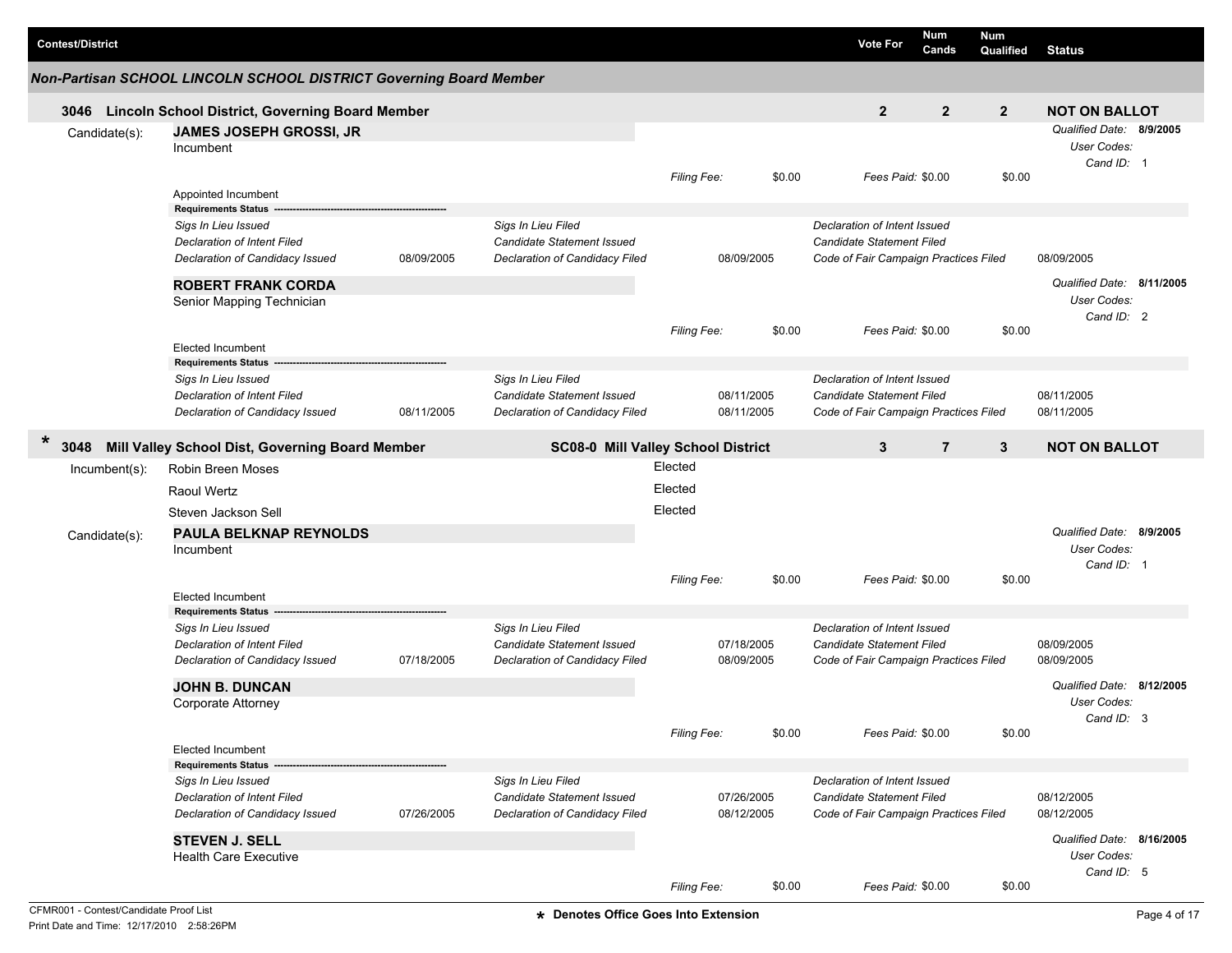|        | <b>Contest/District</b> |                  |                                                                                                                     |            |                                                                                    |                    |            |        | <b>Vote For</b>                                                                                    | <b>Num</b><br>Cands | <b>Num</b><br>Qualified | <b>Status</b>                                                 |  |
|--------|-------------------------|------------------|---------------------------------------------------------------------------------------------------------------------|------------|------------------------------------------------------------------------------------|--------------------|------------|--------|----------------------------------------------------------------------------------------------------|---------------------|-------------------------|---------------------------------------------------------------|--|
|        |                         |                  | Non-Partisan SCHOOL MILL VALLEY SCHOOL DISTRICT Governing Board Member                                              |            |                                                                                    |                    |            |        |                                                                                                    |                     |                         |                                                               |  |
|        | 3048                    |                  | Mill Valley School Dist, Governing Board Member                                                                     |            |                                                                                    |                    |            |        | 3                                                                                                  | $\overline{7}$      | 3                       | <b>NOT ON BALLOT</b>                                          |  |
|        |                         |                  | <b>Elected Incumbent</b>                                                                                            |            |                                                                                    |                    |            |        |                                                                                                    |                     |                         |                                                               |  |
|        |                         |                  | <b>Requirements Status</b><br>Sigs In Lieu Issued<br>Declaration of Intent Filed<br>Declaration of Candidacy Issued | 08/11/2005 | Sigs In Lieu Filed<br>Candidate Statement Issued<br>Declaration of Candidacy Filed |                    | 08/16/2005 |        | Declaration of Intent Issued<br>Candidate Statement Filed<br>Code of Fair Campaign Practices Filed |                     |                         | 08/16/2005                                                    |  |
| $\ast$ | 3050                    |                  | Nicasio School District, Governing Board Member                                                                     |            | <b>SC09-0 Nicasio School District</b>                                              |                    |            |        | $\overline{2}$                                                                                     | $\overline{2}$      | $\overline{2}$          | <b>NOT ON BALLOT</b>                                          |  |
|        |                         | $Incumbent(s)$ : | Kimberly Kirkman Wallach                                                                                            |            |                                                                                    | Elected            |            |        |                                                                                                    |                     |                         |                                                               |  |
|        |                         |                  | Madeleine E Sloane                                                                                                  |            |                                                                                    | Elected            |            |        |                                                                                                    |                     |                         |                                                               |  |
|        |                         | Candidate(s):    | <b>MADELEINE E. SLOANE</b><br>Appointed Incumbent                                                                   |            |                                                                                    |                    |            |        |                                                                                                    |                     |                         | Qualified Date: 8/3/2005<br>User Codes:<br>Cand ID: 1         |  |
|        |                         |                  |                                                                                                                     |            |                                                                                    | <b>Filing Fee:</b> |            | \$0.00 | Fees Paid: \$0.00                                                                                  |                     | \$0.00                  |                                                               |  |
|        |                         |                  | <b>Elected Incumbent</b>                                                                                            |            |                                                                                    |                    |            |        |                                                                                                    |                     |                         |                                                               |  |
|        |                         |                  | <b>Requirements Status</b><br>Sigs In Lieu Issued                                                                   |            | Sigs In Lieu Filed                                                                 |                    |            |        | Declaration of Intent Issued                                                                       |                     |                         |                                                               |  |
|        |                         |                  | Declaration of Intent Filed                                                                                         |            | <b>Candidate Statement Issued</b>                                                  |                    |            |        | Candidate Statement Filed                                                                          |                     |                         |                                                               |  |
|        |                         |                  | Declaration of Candidacy Issued                                                                                     | 08/03/2005 | Declaration of Candidacy Filed                                                     |                    | 08/03/2005 |        | Code of Fair Campaign Practices Filed                                                              |                     |                         | 08/03/2005                                                    |  |
|        |                         |                  | <b>KIMBERLY K. WALLACH</b>                                                                                          |            |                                                                                    |                    |            |        |                                                                                                    |                     |                         | Qualified Date: 8/11/2005                                     |  |
|        |                         |                  | Appointed Incumbent                                                                                                 |            |                                                                                    |                    |            |        |                                                                                                    |                     |                         | <b>User Codes:</b>                                            |  |
|        |                         |                  |                                                                                                                     |            |                                                                                    |                    |            |        |                                                                                                    |                     |                         | Cand ID: 2                                                    |  |
|        |                         |                  |                                                                                                                     |            |                                                                                    | Filing Fee:        |            | \$0.00 | Fees Paid: \$0.00                                                                                  |                     | \$0.00                  |                                                               |  |
|        |                         |                  | <b>Elected Incumbent</b><br><b>Requirements Status</b>                                                              |            |                                                                                    |                    |            |        |                                                                                                    |                     |                         |                                                               |  |
|        |                         |                  | Sigs In Lieu Issued                                                                                                 |            | Sigs In Lieu Filed                                                                 |                    |            |        | Declaration of Intent Issued                                                                       |                     |                         |                                                               |  |
|        |                         |                  | Declaration of Intent Filed                                                                                         |            | Candidate Statement Issued                                                         |                    | 08/11/2005 |        | Candidate Statement Filed                                                                          |                     |                         | 08/11/2005                                                    |  |
|        |                         |                  | Declaration of Candidacy Issued                                                                                     | 08/11/2005 | Declaration of Candidacy Filed                                                     |                    | 08/11/2005 |        | Code of Fair Campaign Practices Filed                                                              |                     |                         | 08/11/2005                                                    |  |
| $\ast$ | 3053                    |                  | Reed Union School Dist, Governing Board Member                                                                      |            | <b>SC11-0 Reed Union School District</b>                                           |                    |            |        | $\overline{2}$                                                                                     | 3                   | $\mathbf{2}$            | <b>NOT ON BALLOT</b>                                          |  |
|        |                         | Incumbent(s):    | Merrill Tilghman Boyce                                                                                              |            |                                                                                    | Elected            |            |        |                                                                                                    |                     |                         |                                                               |  |
|        |                         |                  | Lisa Anne Barry-Mathews                                                                                             |            |                                                                                    | Elected            |            |        |                                                                                                    |                     |                         |                                                               |  |
|        |                         | Candidate(s):    | <b>LISA MATHEWS</b><br>Mother/Social Worker                                                                         |            |                                                                                    |                    |            |        |                                                                                                    |                     |                         | Qualified Date: 7/22/2005<br><b>User Codes:</b><br>Cand ID: 2 |  |
|        |                         |                  |                                                                                                                     |            |                                                                                    | Filing Fee:        |            | \$0.00 | Fees Paid: \$0.00                                                                                  |                     | \$0.00                  |                                                               |  |
|        |                         |                  | Elected Incumbent                                                                                                   |            |                                                                                    |                    |            |        |                                                                                                    |                     |                         |                                                               |  |
|        |                         |                  | <b>Requirements Status</b><br>Sigs In Lieu Issued                                                                   |            | Sigs In Lieu Filed                                                                 |                    |            |        | Declaration of Intent Issued                                                                       |                     |                         |                                                               |  |
|        |                         |                  | Declaration of Intent Filed                                                                                         |            | Candidate Statement Issued                                                         |                    | 07/19/2005 |        | Candidate Statement Filed                                                                          |                     |                         | 07/22/2005                                                    |  |
|        |                         |                  | Declaration of Candidacy Issued                                                                                     | 07/19/2005 | Declaration of Candidacy Filed                                                     |                    | 07/22/2005 |        | Code of Fair Campaign Practices Filed                                                              |                     |                         | 07/22/2005                                                    |  |
|        |                         |                  | <b>DANIEL E. JACKSON</b><br>Parent/Businessman                                                                      |            |                                                                                    |                    |            |        |                                                                                                    |                     |                         | Qualified Date: 8/5/2005<br>User Codes:                       |  |
|        |                         |                  | Elected Incumbent                                                                                                   |            |                                                                                    | Filing Fee:        |            | \$0.00 | Fees Paid: \$0.00                                                                                  |                     | \$0.00                  | Cand ID: 3                                                    |  |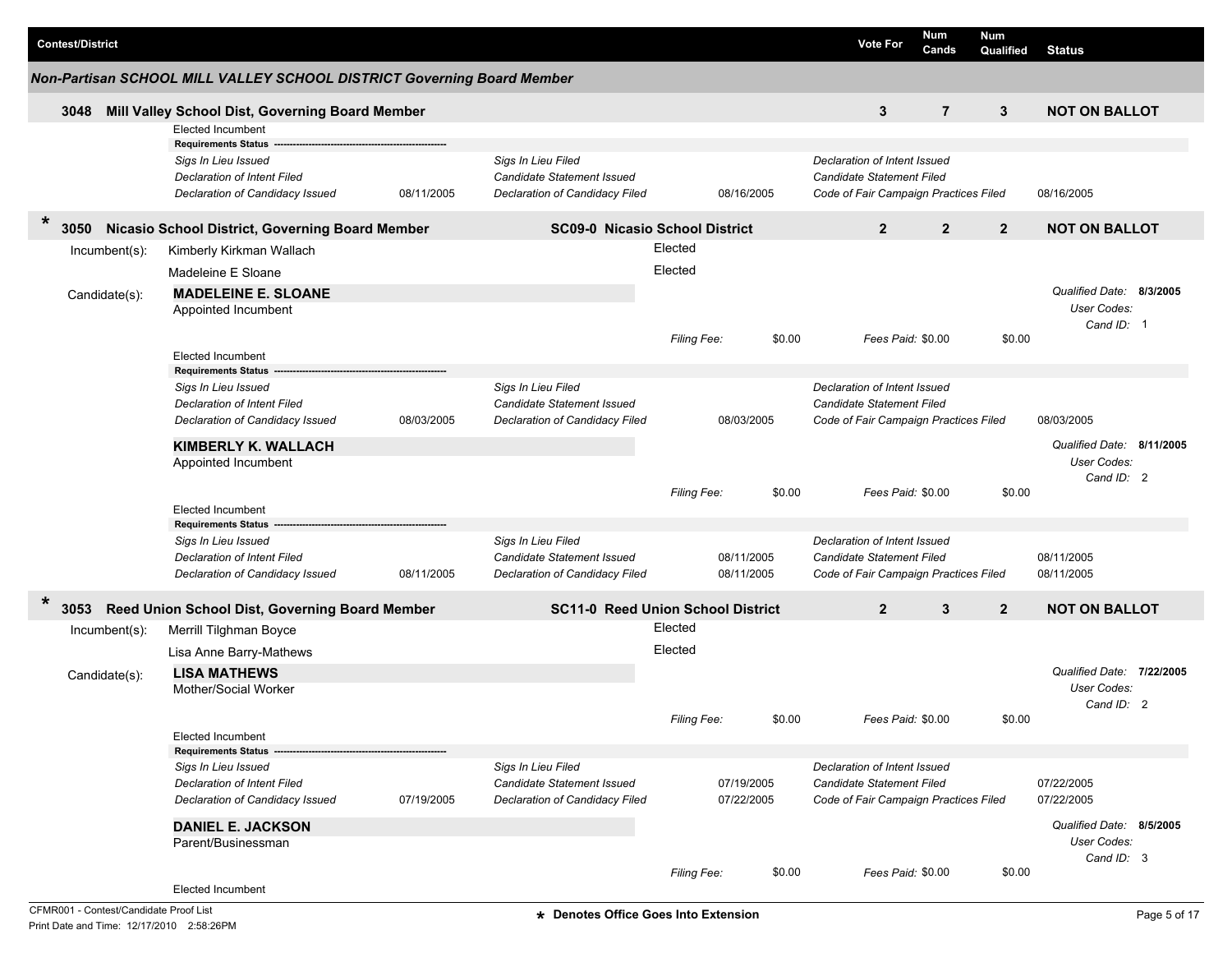| <b>Contest/District</b> |                                             |                                                                                       |            |                                                                                    |                    |            |        | <b>Vote For</b>                                                                                    | Num               | Cands          | Num            |                                                        |  |
|-------------------------|---------------------------------------------|---------------------------------------------------------------------------------------|------------|------------------------------------------------------------------------------------|--------------------|------------|--------|----------------------------------------------------------------------------------------------------|-------------------|----------------|----------------|--------------------------------------------------------|--|
|                         |                                             | Non-Partisan SCHOOL REED UNION SCHOOL DISTRICT Governing Board Member                 |            |                                                                                    |                    |            |        |                                                                                                    |                   |                | Qualified      | <b>Status</b>                                          |  |
|                         |                                             |                                                                                       |            |                                                                                    |                    |            |        |                                                                                                    |                   |                |                |                                                        |  |
| 3053                    |                                             | Reed Union School Dist, Governing Board Member<br><b>Requirements Status</b>          |            |                                                                                    |                    |            |        | $\overline{2}$                                                                                     |                   | 3              | $\overline{2}$ | <b>NOT ON BALLOT</b>                                   |  |
|                         |                                             | Sigs In Lieu Issued<br>Declaration of Intent Filed<br>Declaration of Candidacy Issued | 08/03/2005 | Sigs In Lieu Filed<br>Candidate Statement Issued<br>Declaration of Candidacy Filed |                    | 08/05/2005 |        | Declaration of Intent Issued<br>Candidate Statement Filed<br>Code of Fair Campaign Practices Filed |                   |                |                | 08/05/2005                                             |  |
| $\ast$<br>3054          |                                             | Ross School District, Governing Board Member                                          |            | <b>SC12-0 Ross School District</b>                                                 |                    |            |        | 3                                                                                                  |                   | 3              | $\mathbf{3}$   | <b>NOT ON BALLOT</b>                                   |  |
|                         | $Incumbent(s)$ :                            | Robert Anthony Dickinson                                                              |            |                                                                                    | Elected            |            |        |                                                                                                    |                   |                |                |                                                        |  |
|                         |                                             | <b>Todd Austin Blake</b>                                                              |            |                                                                                    | Elected            |            |        |                                                                                                    |                   |                |                |                                                        |  |
|                         |                                             | Stanley Whitaker Gaither                                                              |            |                                                                                    | Elected            |            |        |                                                                                                    |                   |                |                |                                                        |  |
|                         | Candidate(s):                               | <b>SCOTT T. CHRONERT</b><br><b>Investment Banking</b>                                 |            |                                                                                    |                    |            |        |                                                                                                    |                   |                |                | Qualified Date: 7/25/2005<br>User Codes:<br>Cand ID: 1 |  |
|                         |                                             |                                                                                       |            |                                                                                    | <b>Filing Fee:</b> |            | \$0.00 |                                                                                                    | Fees Paid: \$0.00 |                | \$0.00         |                                                        |  |
|                         |                                             | <b>Elected Incumbent</b>                                                              |            |                                                                                    |                    |            |        |                                                                                                    |                   |                |                |                                                        |  |
|                         |                                             | <b>Requirements Status</b><br>Sigs In Lieu Issued                                     |            | Sigs In Lieu Filed                                                                 |                    |            |        | Declaration of Intent Issued                                                                       |                   |                |                |                                                        |  |
|                         |                                             | Declaration of Intent Filed                                                           |            | Candidate Statement Issued                                                         |                    | 07/22/2005 |        | Candidate Statement Filed                                                                          |                   |                |                | 07/25/2005                                             |  |
|                         |                                             | Declaration of Candidacy Issued                                                       | 07/22/2005 | Declaration of Candidacy Filed                                                     |                    | 07/25/2005 |        | Code of Fair Campaign Practices Filed                                                              |                   |                |                | 07/25/2005                                             |  |
|                         | <b>DANIEL THORNTON BERNHARD</b><br>Attorney |                                                                                       |            |                                                                                    |                    |            |        |                                                                                                    |                   |                |                | Qualified Date: 8/12/2005<br>User Codes:<br>Cand ID: 2 |  |
|                         |                                             |                                                                                       |            |                                                                                    | Filing Fee:        |            | \$0.00 |                                                                                                    | Fees Paid: \$0.00 |                | \$0.00         |                                                        |  |
|                         |                                             | <b>Elected Incumbent</b><br><b>Requirements Status</b>                                |            |                                                                                    |                    |            |        |                                                                                                    |                   |                |                |                                                        |  |
|                         |                                             | Sigs In Lieu Issued                                                                   |            | Sigs In Lieu Filed                                                                 |                    |            |        | Declaration of Intent Issued                                                                       |                   |                |                |                                                        |  |
|                         |                                             | Declaration of Intent Filed                                                           |            | Candidate Statement Issued                                                         |                    | 07/26/2005 |        | Candidate Statement Filed                                                                          |                   |                |                | 08/12/2005                                             |  |
|                         |                                             | Declaration of Candidacy Issued                                                       | 07/26/2005 | Declaration of Candidacy Filed                                                     |                    | 08/12/2005 |        | Code of Fair Campaign Practices Filed                                                              |                   |                |                | 08/12/2005                                             |  |
|                         |                                             | <b>KENNETH R. FINEMAN</b>                                                             |            |                                                                                    |                    |            |        |                                                                                                    |                   |                |                | Qualified Date: 8/15/2005                              |  |
|                         |                                             | Businessman/Entrepreneur                                                              |            |                                                                                    |                    |            |        |                                                                                                    |                   |                |                | User Codes:                                            |  |
|                         |                                             |                                                                                       |            |                                                                                    | Filing Fee:        |            | \$0.00 |                                                                                                    | Fees Paid: \$0.00 |                | \$0.00         | Cand ID: 3                                             |  |
|                         |                                             | <b>Elected Incumbent</b>                                                              |            |                                                                                    |                    |            |        |                                                                                                    |                   |                |                |                                                        |  |
|                         |                                             | <b>Requirements Status</b><br>Sigs In Lieu Issued                                     |            | Sigs In Lieu Filed                                                                 |                    |            |        | Declaration of Intent Issued                                                                       |                   |                |                |                                                        |  |
|                         |                                             | Declaration of Intent Filed                                                           |            | Candidate Statement Issued                                                         |                    | 07/26/2005 |        | Candidate Statement Filed                                                                          |                   |                |                | 08/15/2005                                             |  |
|                         |                                             | Declaration of Candidacy Issued                                                       | 07/26/2005 | Declaration of Candidacy Filed                                                     |                    | 08/15/2005 |        | Code of Fair Campaign Practices Filed                                                              |                   |                |                | 08/15/2005                                             |  |
| $\ast$<br>3060          |                                             | Union Joint School Dist, Governing Board Member                                       |            | <b>SC17-0 Union Joint School District</b>                                          |                    |            |        | $\mathbf{2}$                                                                                       |                   | $\overline{2}$ | $\mathbf{2}$   | <b>NOT ON BALLOT</b>                                   |  |
|                         | $Incumbent(s)$ :                            | Diane L Rowley                                                                        |            |                                                                                    | Elected            |            |        |                                                                                                    |                   |                |                |                                                        |  |
|                         |                                             | Lisa Maria Hartman                                                                    |            |                                                                                    | Elected            |            |        |                                                                                                    |                   |                |                |                                                        |  |
|                         | Candidate(s):                               | <b>DIANE LAVIO ROWLEY</b>                                                             |            |                                                                                    |                    |            |        |                                                                                                    |                   |                |                | Qualified Date: 7/28/2005                              |  |
|                         |                                             | Incumbent                                                                             |            |                                                                                    |                    |            |        |                                                                                                    |                   |                |                | User Codes:                                            |  |
|                         |                                             |                                                                                       |            |                                                                                    |                    |            |        |                                                                                                    |                   |                |                | Cand ID: 1                                             |  |
|                         |                                             |                                                                                       |            |                                                                                    | Filing Fee:        |            | \$0.00 |                                                                                                    | Fees Paid: \$0.00 |                | \$0.00         |                                                        |  |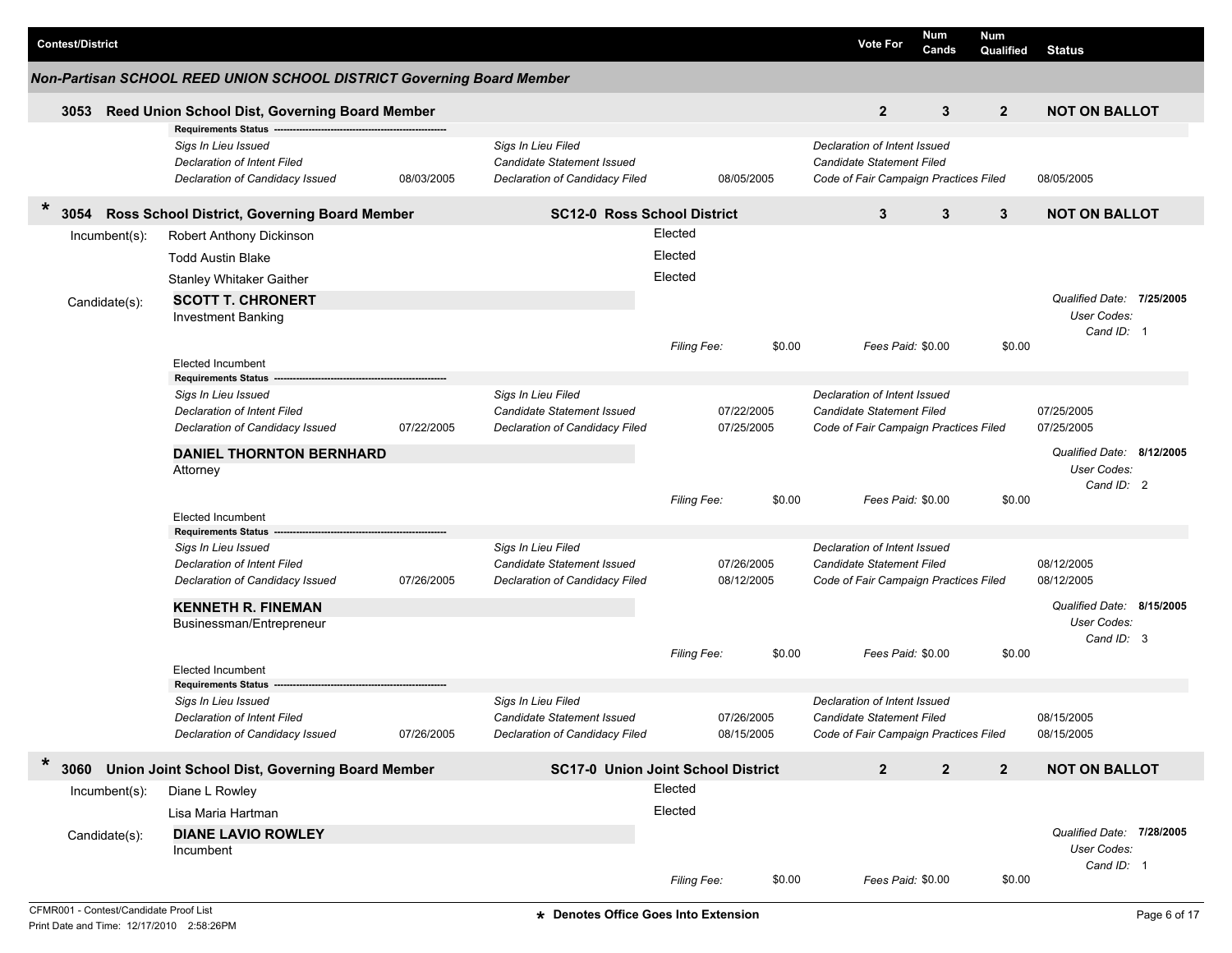| <b>Contest/District</b> |                                                                        |            |                                                              |                    |            |        | <b>Vote For</b>                                           | <b>Num</b><br>Cands | <b>Num</b><br>Qualified | Status                                   |  |
|-------------------------|------------------------------------------------------------------------|------------|--------------------------------------------------------------|--------------------|------------|--------|-----------------------------------------------------------|---------------------|-------------------------|------------------------------------------|--|
|                         | Non-Partisan SCHOOL UNION JOINT SCHOOL DISTRICT Governing Board Member |            |                                                              |                    |            |        |                                                           |                     |                         |                                          |  |
| 3060                    | Union Joint School Dist, Governing Board Member                        |            |                                                              |                    |            |        | $\overline{2}$                                            | $\overline{2}$      | $\overline{2}$          | <b>NOT ON BALLOT</b>                     |  |
|                         | <b>Elected Incumbent</b>                                               |            |                                                              |                    |            |        |                                                           |                     |                         |                                          |  |
|                         | <b>Requirements Status</b>                                             |            |                                                              |                    |            |        |                                                           |                     |                         |                                          |  |
|                         | Sigs In Lieu Issued                                                    |            | Sigs In Lieu Filed                                           |                    |            |        | Declaration of Intent Issued<br>Candidate Statement Filed |                     |                         |                                          |  |
|                         | <b>Declaration of Intent Filed</b><br>Declaration of Candidacy Issued  | 07/28/2005 | Candidate Statement Issued<br>Declaration of Candidacy Filed |                    | 07/28/2005 |        | Code of Fair Campaign Practices Filed                     |                     |                         |                                          |  |
|                         |                                                                        |            |                                                              |                    |            |        |                                                           |                     |                         |                                          |  |
|                         | <b>JAMES MICHAEL NAUGLE</b>                                            |            |                                                              |                    |            |        |                                                           |                     |                         | Qualified Date: 8/4/2005                 |  |
|                         | Deputy Sheriff                                                         |            |                                                              |                    |            |        |                                                           |                     |                         | User Codes:<br>Cand ID: 2                |  |
|                         |                                                                        |            |                                                              | <b>Filing Fee:</b> |            | \$0.00 | Fees Paid: \$0.00                                         |                     | \$0.00                  |                                          |  |
|                         | <b>Elected Incumbent</b>                                               |            |                                                              |                    |            |        |                                                           |                     |                         |                                          |  |
|                         | <b>Requirements Status</b>                                             |            |                                                              |                    |            |        |                                                           |                     |                         |                                          |  |
|                         | Sigs In Lieu Issued                                                    |            | Sigs In Lieu Filed                                           |                    |            |        | Declaration of Intent Issued                              |                     |                         |                                          |  |
|                         | Declaration of Intent Filed                                            |            | Candidate Statement Issued                                   |                    |            |        | Candidate Statement Filed                                 |                     |                         |                                          |  |
|                         | Declaration of Candidacy Issued                                        | 08/04/2005 | Declaration of Candidacy Filed                               |                    | 08/04/2005 |        | Code of Fair Campaign Practices Filed                     |                     |                         | 08/04/2005                               |  |
| $\ast$<br>5011          | Member, Town Council, Town of Corte Madera                             |            | *503-0 Town Of Corte Madera                                  |                    |            |        | 3                                                         | 3                   | 3                       | <b>NOT ON BALLOT</b>                     |  |
| Incumbent(s):           | Michael Andrew Lappert                                                 |            |                                                              | Elected            |            |        |                                                           |                     |                         |                                          |  |
|                         | Carla Stone Condon                                                     |            |                                                              | Elected            |            |        |                                                           |                     |                         |                                          |  |
|                         | Diane L Furst                                                          |            |                                                              | Elected            |            |        |                                                           |                     |                         |                                          |  |
|                         | <b>CARLA CONDON</b>                                                    |            |                                                              |                    |            |        |                                                           |                     |                         | Qualified Date: 7/26/2005                |  |
| Candidate(s):           | Incumbent                                                              |            |                                                              |                    |            |        |                                                           |                     |                         | User Codes:                              |  |
|                         |                                                                        |            |                                                              |                    |            |        |                                                           |                     |                         | Cand ID: 1                               |  |
|                         |                                                                        |            |                                                              | <b>Filing Fee:</b> |            | \$0.00 | Fees Paid: \$0.00                                         |                     | \$0.00                  |                                          |  |
|                         | <b>Elected Incumbent</b>                                               |            |                                                              |                    |            |        |                                                           |                     |                         |                                          |  |
|                         | <b>Requirements Status</b><br>Sigs In Lieu Issued                      |            | Sigs In Lieu Filed                                           |                    |            |        | Declaration of Intent Issued                              |                     |                         |                                          |  |
|                         | <b>Declaration of Intent Filed</b>                                     |            | Candidate Statement Issued                                   |                    | 07/18/2005 |        | Candidate Statement Filed                                 |                     |                         | 07/26/2005                               |  |
|                         | Declaration of Candidacy Issued                                        | 07/18/2005 | Declaration of Candidacy Filed                               |                    | 07/26/2005 |        | Code of Fair Campaign Practices Filed                     |                     |                         |                                          |  |
|                         |                                                                        |            |                                                              |                    |            |        |                                                           |                     |                         |                                          |  |
|                         | <b>JOHN G. DUPAR</b>                                                   |            |                                                              |                    |            |        |                                                           |                     |                         | Qualified Date: 7/29/2005<br>User Codes: |  |
|                         | Incumbent                                                              |            |                                                              |                    |            |        |                                                           |                     |                         | Cand ID: 2                               |  |
|                         |                                                                        |            |                                                              | <b>Filing Fee:</b> |            | \$0.00 | Fees Paid: \$0.00                                         |                     | \$0.00                  |                                          |  |
|                         | <b>Elected Incumbent</b>                                               |            |                                                              |                    |            |        |                                                           |                     |                         |                                          |  |
|                         | <b>Requirements Status</b>                                             |            |                                                              |                    |            |        |                                                           |                     |                         |                                          |  |
|                         | Sigs In Lieu Issued                                                    |            | Sigs In Lieu Filed                                           |                    |            |        | Declaration of Intent Issued                              |                     |                         |                                          |  |
|                         | <b>Declaration of Intent Filed</b>                                     |            | Candidate Statement Issued                                   |                    | 07/18/2005 |        | Candidate Statement Filed                                 |                     |                         | 07/29/2005                               |  |
|                         | Declaration of Candidacy Issued                                        | 07/18/2005 | Declaration of Candidacy Filed                               |                    | 07/29/2005 |        | Code of Fair Campaign Practices Filed                     |                     |                         |                                          |  |
|                         | <b>MICHAEL LAPPERT</b>                                                 |            |                                                              |                    |            |        |                                                           |                     |                         | Qualified Date: 8/1/2005                 |  |
|                         | Incumbent                                                              |            |                                                              |                    |            |        |                                                           |                     |                         | User Codes:                              |  |
|                         |                                                                        |            |                                                              | Filing Fee:        |            | \$0.00 | Fees Paid: \$0.00                                         |                     | \$0.00                  | Cand ID: 3                               |  |
|                         | Elected Incumbent                                                      |            |                                                              |                    |            |        |                                                           |                     |                         |                                          |  |
|                         |                                                                        |            |                                                              |                    |            |        |                                                           |                     |                         |                                          |  |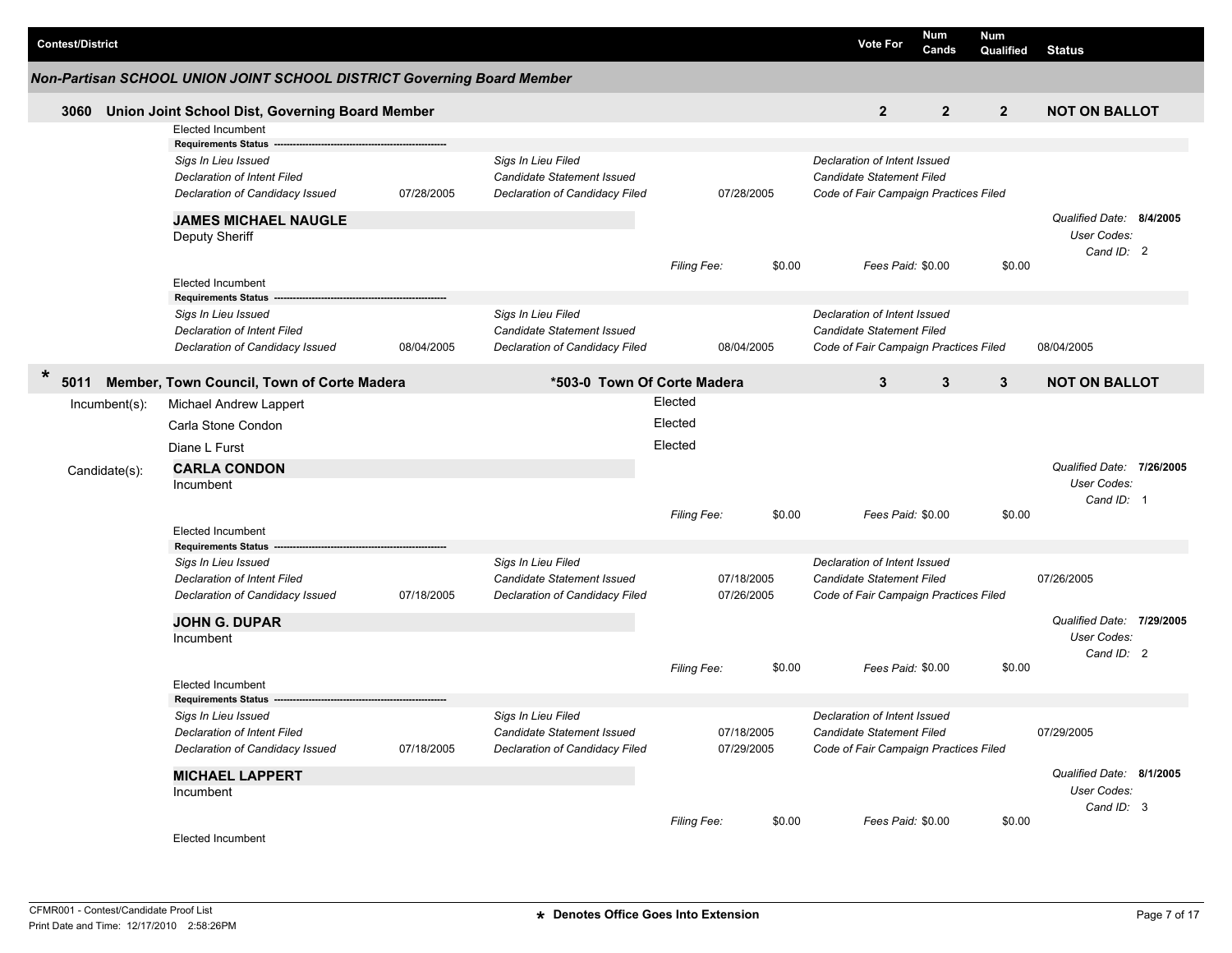|                         |                                                                                                                     |            |                                                                                    |                    |                          |        |                                                                                                           | Num               |                         |                           |  |
|-------------------------|---------------------------------------------------------------------------------------------------------------------|------------|------------------------------------------------------------------------------------|--------------------|--------------------------|--------|-----------------------------------------------------------------------------------------------------------|-------------------|-------------------------|---------------------------|--|
| <b>Contest/District</b> |                                                                                                                     |            |                                                                                    |                    |                          |        | <b>Vote For</b>                                                                                           | Cands             | <b>Num</b><br>Qualified | <b>Status</b>             |  |
|                         | Non-Partisan MUNICIPAL TOWN OF CORTE MADERA Member, Town Council                                                    |            |                                                                                    |                    |                          |        |                                                                                                           |                   |                         |                           |  |
| 5011                    | Member, Town Council, Town of Corte Madera                                                                          |            |                                                                                    |                    |                          |        | 3                                                                                                         | 3                 | 3                       | <b>NOT ON BALLOT</b>      |  |
|                         | <b>Requirements Status</b><br>Sigs In Lieu Issued<br>Declaration of Intent Filed<br>Declaration of Candidacy Issued | 07/31/2005 | Sigs In Lieu Filed<br>Candidate Statement Issued<br>Declaration of Candidacy Filed |                    | 07/31/2005<br>08/01/2005 |        | Declaration of Intent Issued<br><b>Candidate Statement Filed</b><br>Code of Fair Campaign Practices Filed |                   |                         | 08/01/2005                |  |
| $\ast$<br>5031          | Member, City Council, City of Larkspur                                                                              |            | *505-0 City Of Larkspur                                                            |                    |                          |        | 3                                                                                                         | 3                 | 3                       | <b>NOT ON BALLOT</b>      |  |
| Incumbent(s):           | Joan L Lundstrom                                                                                                    |            |                                                                                    | Elected            |                          |        |                                                                                                           |                   |                         |                           |  |
|                         | Daniel Joseph Hillmer                                                                                               |            |                                                                                    | Elected            |                          |        |                                                                                                           |                   |                         |                           |  |
|                         |                                                                                                                     |            |                                                                                    | Elected            |                          |        |                                                                                                           |                   |                         |                           |  |
|                         | Leonard Arlan Rifkind                                                                                               |            |                                                                                    |                    |                          |        |                                                                                                           |                   |                         | Qualified Date: 7/21/2005 |  |
| Candidate(s):           | <b>RON ARLAS</b><br>Councilmember/Attorney                                                                          |            |                                                                                    |                    |                          |        |                                                                                                           |                   |                         | User Codes:               |  |
|                         |                                                                                                                     |            |                                                                                    |                    |                          |        |                                                                                                           |                   |                         | Cand ID: 1                |  |
|                         |                                                                                                                     |            |                                                                                    | <b>Filing Fee:</b> |                          | \$0.00 |                                                                                                           | Fees Paid: \$0.00 | \$0.00                  |                           |  |
|                         | <b>Elected Incumbent</b>                                                                                            |            |                                                                                    |                    |                          |        |                                                                                                           |                   |                         |                           |  |
|                         | <b>Requirements Status</b><br>Sigs In Lieu Issued                                                                   |            | Sigs In Lieu Filed                                                                 |                    |                          |        | Declaration of Intent Issued                                                                              |                   |                         |                           |  |
|                         | Declaration of Intent Filed                                                                                         |            | <b>Candidate Statement Issued</b>                                                  |                    | 07/19/2005               |        | <b>Candidate Statement Filed</b>                                                                          |                   |                         | 07/21/2005                |  |
|                         | Declaration of Candidacy Issued                                                                                     | 07/19/2005 | Declaration of Candidacy Filed                                                     |                    | 07/21/2005               |        | Code of Fair Campaign Practices Filed                                                                     |                   |                         |                           |  |
|                         | <b>JOAN LUNDSTROM</b>                                                                                               |            |                                                                                    |                    |                          |        |                                                                                                           |                   |                         | Qualified Date: 8/2/2005  |  |
|                         | Councilmember                                                                                                       |            |                                                                                    |                    |                          |        |                                                                                                           |                   |                         | User Codes:               |  |
|                         |                                                                                                                     |            |                                                                                    |                    |                          |        |                                                                                                           |                   |                         | Cand ID: 2                |  |
|                         |                                                                                                                     |            |                                                                                    | Filing Fee:        |                          | \$0.00 |                                                                                                           | Fees Paid: \$0.00 | \$0.00                  |                           |  |
|                         | <b>Elected Incumbent</b>                                                                                            |            |                                                                                    |                    |                          |        |                                                                                                           |                   |                         |                           |  |
|                         | <b>Requirements Status</b><br>Sigs In Lieu Issued                                                                   |            | Sigs In Lieu Filed                                                                 |                    |                          |        | Declaration of Intent Issued                                                                              |                   |                         |                           |  |
|                         | Declaration of Intent Filed                                                                                         |            | Candidate Statement Issued                                                         |                    | 07/18/2005               |        | <b>Candidate Statement Filed</b>                                                                          |                   |                         | 08/02/2005                |  |
|                         | Declaration of Candidacy Issued                                                                                     | 07/18/2005 | Declaration of Candidacy Filed                                                     |                    | 08/02/2005               |        | Code of Fair Campaign Practices Filed                                                                     |                   |                         |                           |  |
|                         |                                                                                                                     |            |                                                                                    |                    |                          |        |                                                                                                           |                   |                         | Qualified Date: 8/9/2005  |  |
|                         | <b>DAN HILLMER</b><br>Incumbent                                                                                     |            |                                                                                    |                    |                          |        |                                                                                                           |                   |                         | User Codes:               |  |
|                         |                                                                                                                     |            |                                                                                    |                    |                          |        |                                                                                                           |                   |                         | Cand ID: 3                |  |
|                         |                                                                                                                     |            |                                                                                    | Filing Fee:        |                          | \$0.00 |                                                                                                           | Fees Paid: \$0.00 | \$0.00                  |                           |  |
|                         | <b>Elected Incumbent</b>                                                                                            |            |                                                                                    |                    |                          |        |                                                                                                           |                   |                         |                           |  |
|                         | <b>Requirements Status</b><br>Sigs In Lieu Issued                                                                   |            | Sigs In Lieu Filed                                                                 |                    |                          |        | Declaration of Intent Issued                                                                              |                   |                         |                           |  |
|                         | Declaration of Intent Filed                                                                                         |            | Candidate Statement Issued                                                         |                    | 08/01/2005               |        | Candidate Statement Filed                                                                                 |                   |                         | 08/09/2005                |  |
|                         | Declaration of Candidacy Issued                                                                                     | 08/01/2005 | Declaration of Candidacy Filed                                                     |                    | 08/09/2005               |        | Code of Fair Campaign Practices Filed                                                                     |                   |                         |                           |  |
| $\ast$<br>6001          | Director, Bel Marin Keys Csd                                                                                        |            | CSD05-0 Bel Marin Keys Community Services I 3                                      |                    |                          |        |                                                                                                           | $\mathbf{1}$      | $\mathbf{1}$            | <b>NOT ON BALLOT</b>      |  |
| Incumbent(s):           | Darrick Chase                                                                                                       |            |                                                                                    | Elected            |                          |        |                                                                                                           |                   |                         |                           |  |
|                         |                                                                                                                     |            |                                                                                    | Elected            |                          |        |                                                                                                           |                   |                         |                           |  |
|                         | Susan Mary Leidy                                                                                                    |            |                                                                                    |                    |                          |        |                                                                                                           |                   |                         |                           |  |
|                         | <b>Ernest Peter S Ganas</b>                                                                                         |            |                                                                                    | Elected            |                          |        |                                                                                                           |                   |                         |                           |  |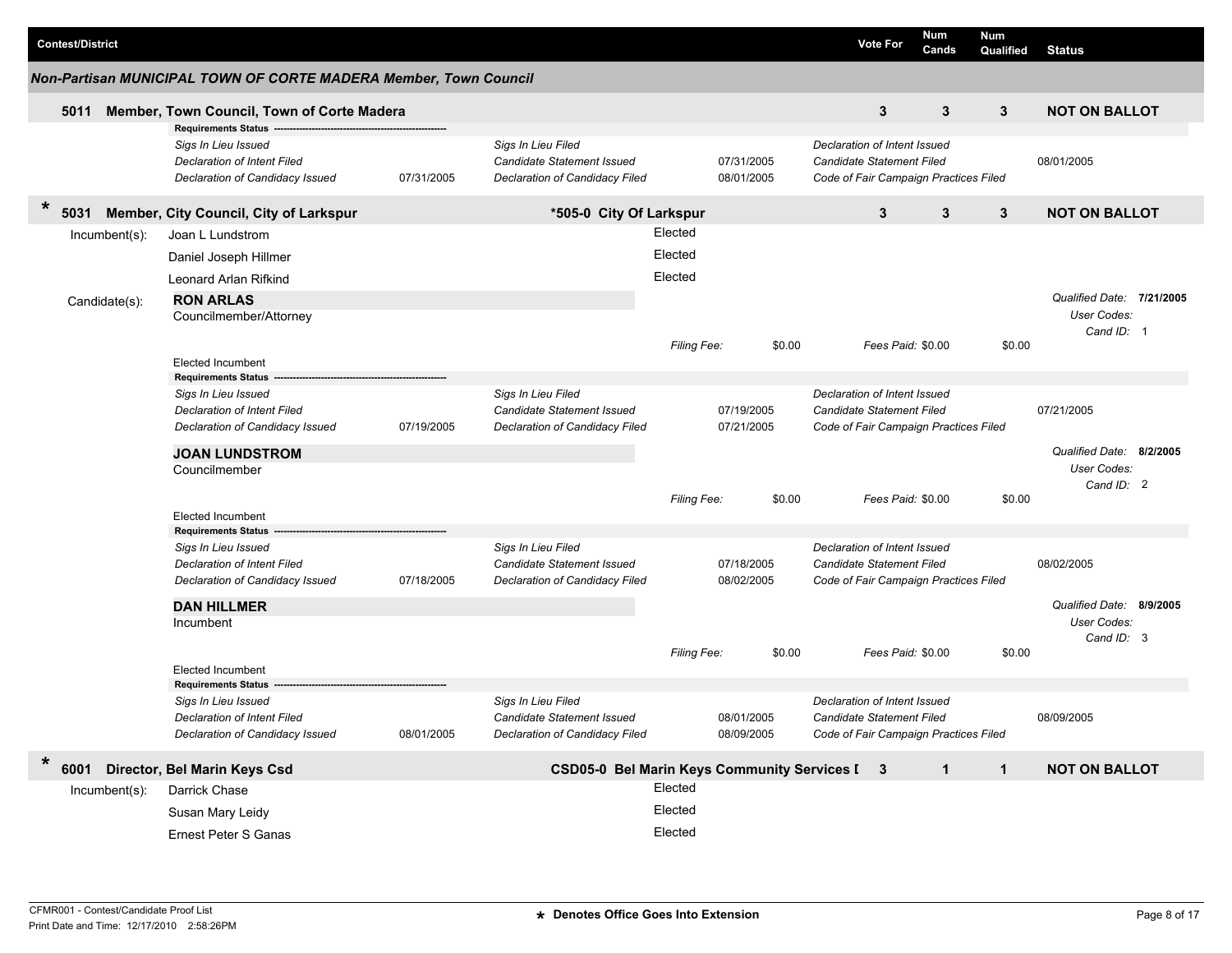| <b>Contest/District</b> |                                                                           |            |                                               |             |            |        | <b>Vote For</b>                       | <b>Num</b><br>Cands | <b>Num</b><br>Qualified | <b>Status</b>             |
|-------------------------|---------------------------------------------------------------------------|------------|-----------------------------------------------|-------------|------------|--------|---------------------------------------|---------------------|-------------------------|---------------------------|
|                         | Non-Partisan DISTRICT BEL MARIN KEYS COMMUNITY SERVICES DISTRICT Director |            |                                               |             |            |        |                                       |                     |                         |                           |
| 6001                    | Director, Bel Marin Keys Csd                                              |            |                                               |             |            |        | $\mathbf{3}$                          | $\mathbf{1}$        | $\mathbf{1}$            | <b>NOT ON BALLOT</b>      |
| Candidate(s):           | <b>JOHN CRAWFORD</b>                                                      |            |                                               |             |            |        |                                       |                     |                         | Qualified Date: 7/26/2005 |
|                         | Appointed Incumbent                                                       |            |                                               |             |            |        |                                       |                     |                         | <b>User Codes:</b>        |
|                         |                                                                           |            |                                               |             |            |        |                                       |                     |                         | Cand ID: 1                |
|                         |                                                                           |            |                                               | Filing Fee: |            | \$0.00 | Fees Paid: \$0.00                     |                     | \$0.00                  |                           |
|                         | <b>Elected Incumbent</b>                                                  |            |                                               |             |            |        |                                       |                     |                         |                           |
|                         | <b>Requirements Status</b><br>Sigs In Lieu Issued                         |            | Sigs In Lieu Filed                            |             |            |        | Declaration of Intent Issued          |                     |                         |                           |
|                         | Declaration of Intent Filed                                               |            | Candidate Statement Issued                    |             | 07/20/2005 |        | <b>Candidate Statement Filed</b>      |                     |                         | 07/26/2005                |
|                         | Declaration of Candidacy Issued                                           | 07/20/2005 | Declaration of Candidacy Filed                |             | 07/26/2005 |        | Code of Fair Campaign Practices Filed |                     |                         | 07/26/2005                |
|                         |                                                                           |            |                                               |             |            |        |                                       |                     |                         |                           |
| $\star$                 | 6002 Director, Bel Marin Keys Csd                                         |            | CSD05-0 Bel Marin Keys Community Services [ 2 |             |            |        |                                       | $\overline{2}$      | $\overline{2}$          | <b>NOT ON BALLOT</b>      |
| Incumbent(s):           | John Mark Montobbio                                                       |            |                                               | Elected     |            |        |                                       |                     |                         |                           |
|                         | Vincent Paul Lattanzio                                                    |            |                                               | Elected     |            |        |                                       |                     |                         |                           |
| Candidate(s):           | <b>VINCENT P. LATTANZIO</b>                                               |            |                                               |             |            |        |                                       |                     |                         | Qualified Date: 8/3/2005  |
|                         | Incumbent                                                                 |            |                                               |             |            |        |                                       |                     |                         | <b>User Codes:</b>        |
|                         |                                                                           |            |                                               |             |            |        |                                       |                     |                         | Cand ID: 1                |
|                         |                                                                           |            |                                               | Filing Fee: |            | \$0.00 | Fees Paid: \$0.00                     |                     | \$0.00                  |                           |
|                         | <b>Elected Incumbent</b><br><b>Requirements Status</b>                    |            |                                               |             |            |        |                                       |                     |                         |                           |
|                         | Sigs In Lieu Issued                                                       |            | Sigs In Lieu Filed                            |             |            |        | Declaration of Intent Issued          |                     |                         |                           |
|                         | <b>Declaration of Intent Filed</b>                                        |            | Candidate Statement Issued                    |             | 08/01/2005 |        | <b>Candidate Statement Filed</b>      |                     |                         | 08/03/2005                |
|                         | Declaration of Candidacy Issued                                           | 08/01/2005 | Declaration of Candidacy Filed                |             | 08/03/2005 |        | Code of Fair Campaign Practices Filed |                     |                         | 08/03/2005                |
|                         | <b>SUZY BOND</b>                                                          |            |                                               |             |            |        |                                       |                     |                         | Qualified Date: 8/17/2005 |
|                         | No Ballot Designation                                                     |            |                                               |             |            |        |                                       |                     |                         | User Codes:               |
|                         |                                                                           |            |                                               |             |            |        |                                       |                     |                         | Cand ID: 2                |
|                         |                                                                           |            |                                               | Filing Fee: |            | \$0.00 | Fees Paid: \$0.00                     |                     | \$0.00                  |                           |
|                         | <b>Elected Incumbent</b><br><b>Requirements Status</b>                    |            |                                               |             |            |        |                                       |                     |                         |                           |
|                         | Sigs In Lieu Issued                                                       |            | Sigs In Lieu Filed                            |             |            |        | Declaration of Intent Issued          |                     |                         |                           |
|                         | Declaration of Intent Filed                                               |            | Candidate Statement Issued                    |             |            |        | Candidate Statement Filed             |                     |                         |                           |
|                         | Declaration of Candidacy Issued                                           | 08/16/2005 | Declaration of Candidacy Filed                |             | 08/17/2005 |        | Code of Fair Campaign Practices Filed |                     |                         | 08/17/2005                |
| *<br>6007               | Director, Muir Beach Csd                                                  |            | CSD04-0 Muir Beach Community Services Disti 3 |             |            |        |                                       | $\mathbf{3}$        | $\mathbf{3}$            | <b>NOT ON BALLOT</b>      |
|                         | Mary Daniel Hobson                                                        |            |                                               | Elected     |            |        |                                       |                     |                         |                           |
| $Incumbent(s)$ :        |                                                                           |            |                                               | Elected     |            |        |                                       |                     |                         |                           |
|                         | Peter Rudnick                                                             |            |                                               |             |            |        |                                       |                     |                         |                           |
|                         | Daniel Richard Fitzpatrick                                                |            |                                               | Elected     |            |        |                                       |                     |                         |                           |
| Candidate(s):           | <b>PETER RUDNICK</b>                                                      |            |                                               |             |            |        |                                       |                     |                         | Qualified Date: 8/12/2005 |
|                         | Incumbent                                                                 |            |                                               |             |            |        |                                       |                     |                         | User Codes:               |
|                         |                                                                           |            |                                               | Filing Fee: |            | \$0.00 | Fees Paid: \$0.00                     |                     | \$0.00                  | Cand ID: 1                |
|                         | <b>Elected Incumbent</b>                                                  |            |                                               |             |            |        |                                       |                     |                         |                           |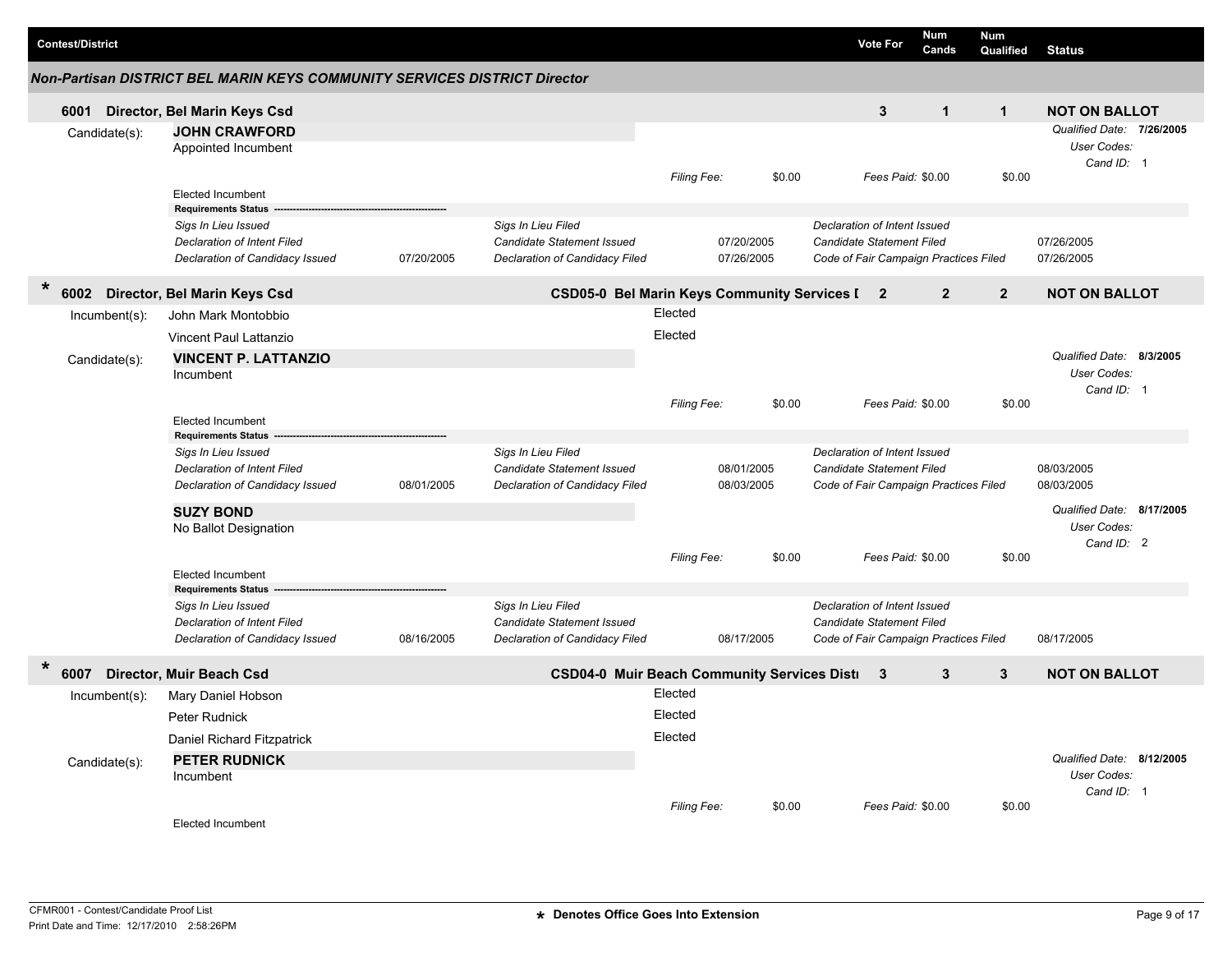|                         |               |                                                                       |            |                                               |                    |            |        |                                       | Num               | Num            |                           |  |
|-------------------------|---------------|-----------------------------------------------------------------------|------------|-----------------------------------------------|--------------------|------------|--------|---------------------------------------|-------------------|----------------|---------------------------|--|
| <b>Contest/District</b> |               |                                                                       |            |                                               |                    |            |        | <b>Vote For</b>                       | Cands             | Qualified      | <b>Status</b>             |  |
|                         |               | Non-Partisan DISTRICT MUIR BEACH COMMUNITY SERVICES DISTRICT Director |            |                                               |                    |            |        |                                       |                   |                |                           |  |
| 6007                    |               | Director, Muir Beach Csd                                              |            |                                               |                    |            |        | 3                                     | 3                 | 3              | <b>NOT ON BALLOT</b>      |  |
|                         |               | <b>Requirements Status</b>                                            |            |                                               |                    |            |        |                                       |                   |                |                           |  |
|                         |               | Sigs In Lieu Issued                                                   |            | Sigs In Lieu Filed                            |                    |            |        | Declaration of Intent Issued          |                   |                |                           |  |
|                         |               | Declaration of Intent Filed                                           |            | Candidate Statement Issued                    |                    |            |        | Candidate Statement Filed             |                   |                |                           |  |
|                         |               | Declaration of Candidacy Issued                                       | 07/27/2005 | Declaration of Candidacy Filed                |                    | 08/12/2005 |        | Code of Fair Campaign Practices Filed |                   |                | 08/12/2005                |  |
|                         |               | <b>DEBORAH F. KAMRADT</b>                                             |            |                                               |                    |            |        |                                       |                   |                | Qualified Date: 8/12/2005 |  |
|                         |               | Incumbent                                                             |            |                                               |                    |            |        |                                       |                   |                | User Codes:               |  |
|                         |               |                                                                       |            |                                               | <b>Filing Fee:</b> |            | \$0.00 |                                       | Fees Paid: \$0.00 | \$0.00         | Cand ID: 2                |  |
|                         |               | <b>Elected Incumbent</b>                                              |            |                                               |                    |            |        |                                       |                   |                |                           |  |
|                         |               | <b>Requirements Status</b>                                            |            |                                               |                    |            |        |                                       |                   |                |                           |  |
|                         |               | Sigs In Lieu Issued                                                   |            | Sigs In Lieu Filed                            |                    |            |        | Declaration of Intent Issued          |                   |                |                           |  |
|                         |               | Declaration of Intent Filed                                           |            | Candidate Statement Issued                    |                    |            |        | <b>Candidate Statement Filed</b>      |                   |                |                           |  |
|                         |               | Declaration of Candidacy Issued                                       | 08/12/2005 | Declaration of Candidacy Filed                |                    | 08/12/2005 |        | Code of Fair Campaign Practices Filed |                   |                | 08/12/2005                |  |
|                         |               | <b>MARY DANIEL HOBSON</b>                                             |            |                                               |                    |            |        |                                       |                   |                | Qualified Date: 8/15/2005 |  |
|                         |               | Artist/Arts Administrator                                             |            |                                               |                    |            |        |                                       |                   |                | User Codes:               |  |
|                         |               |                                                                       |            |                                               | Filing Fee:        |            | \$0.00 |                                       | Fees Paid: \$0.00 | \$0.00         | Cand ID: 4                |  |
|                         |               | <b>Elected Incumbent</b>                                              |            |                                               |                    |            |        |                                       |                   |                |                           |  |
|                         |               | <b>Requirements Status</b>                                            |            |                                               |                    |            |        |                                       |                   |                |                           |  |
|                         |               | Sigs In Lieu Issued                                                   |            | Sigs In Lieu Filed                            |                    |            |        | Declaration of Intent Issued          |                   |                |                           |  |
|                         |               | Declaration of Intent Filed                                           |            | <b>Candidate Statement Issued</b>             |                    |            |        | <b>Candidate Statement Filed</b>      |                   |                |                           |  |
|                         |               | Declaration of Candidacy Issued                                       | 08/15/2005 | Declaration of Candidacy Filed                |                    | 08/15/2005 |        | Code of Fair Campaign Practices Filed |                   |                | 08/15/2005                |  |
| $\ast$                  |               | 6020 Director, Novato Fpd                                             |            | <b>FI04-0 Novato Fire Protection District</b> |                    |            |        | $\overline{2}$                        | $\overline{2}$    | $\overline{2}$ | <b>NOT ON BALLOT</b>      |  |
|                         | Incumbent(s): | Farhad Mansourian                                                     |            |                                               | Elected            |            |        |                                       |                   |                |                           |  |
|                         |               | <b>Bradford Robert Beedle</b>                                         |            |                                               | Elected            |            |        |                                       |                   |                |                           |  |
|                         | Candidate(s): | <b>FARHAD MANSOURIAN</b>                                              |            |                                               |                    |            |        |                                       |                   |                | Qualified Date: 8/4/2005  |  |
|                         |               | Incumbent                                                             |            |                                               |                    |            |        |                                       |                   |                | User Codes:               |  |
|                         |               |                                                                       |            |                                               |                    |            |        |                                       |                   |                | Cand ID: 1                |  |
|                         |               |                                                                       |            |                                               | Filing Fee:        |            | \$0.00 |                                       | Fees Paid: \$0.00 | \$0.00         |                           |  |
|                         |               | <b>Elected Incumbent</b>                                              |            |                                               |                    |            |        |                                       |                   |                |                           |  |
|                         |               | <b>Requirements Status</b>                                            |            |                                               |                    |            |        |                                       |                   |                |                           |  |
|                         |               | Sigs In Lieu Issued                                                   |            | Sigs In Lieu Filed                            |                    |            |        | Declaration of Intent Issued          |                   |                |                           |  |
|                         |               | Declaration of Intent Filed                                           |            | <b>Candidate Statement Issued</b>             |                    | 07/19/2005 |        | <b>Candidate Statement Filed</b>      |                   |                | 08/04/2005                |  |
|                         |               | Declaration of Candidacy Issued                                       | 07/19/2005 | <b>Declaration of Candidacy Filed</b>         |                    | 08/04/2005 |        | Code of Fair Campaign Practices Filed |                   |                | 08/04/2005                |  |
|                         |               | <b>BRADFORD ROBERT BEEDLE</b>                                         |            |                                               |                    |            |        |                                       |                   |                | Qualified Date: 8/9/2005  |  |
|                         |               | Incumbent                                                             |            |                                               |                    |            |        |                                       |                   |                | User Codes:               |  |
|                         |               |                                                                       |            |                                               |                    |            |        |                                       |                   |                | Cand ID: 2                |  |
|                         |               | <b>Elected Incumbent</b>                                              |            |                                               | Filing Fee:        |            | \$0.00 |                                       | Fees Paid: \$0.00 | \$0.00         |                           |  |
|                         |               | <b>Requirements Status</b>                                            |            |                                               |                    |            |        |                                       |                   |                |                           |  |
|                         |               | Sigs In Lieu Issued                                                   |            | Sigs In Lieu Filed                            |                    |            |        | Declaration of Intent Issued          |                   |                |                           |  |
|                         |               | Declaration of Intent Filed                                           |            | Candidate Statement Issued                    |                    | 07/25/2005 |        | Candidate Statement Filed             |                   |                | 08/09/2005                |  |
|                         |               | Declaration of Candidacy Issued                                       | 07/25/2005 | Declaration of Candidacy Filed                |                    | 08/09/2005 |        | Code of Fair Campaign Practices Filed |                   |                | 08/09/2005                |  |
|                         |               |                                                                       |            |                                               |                    |            |        |                                       |                   |                |                           |  |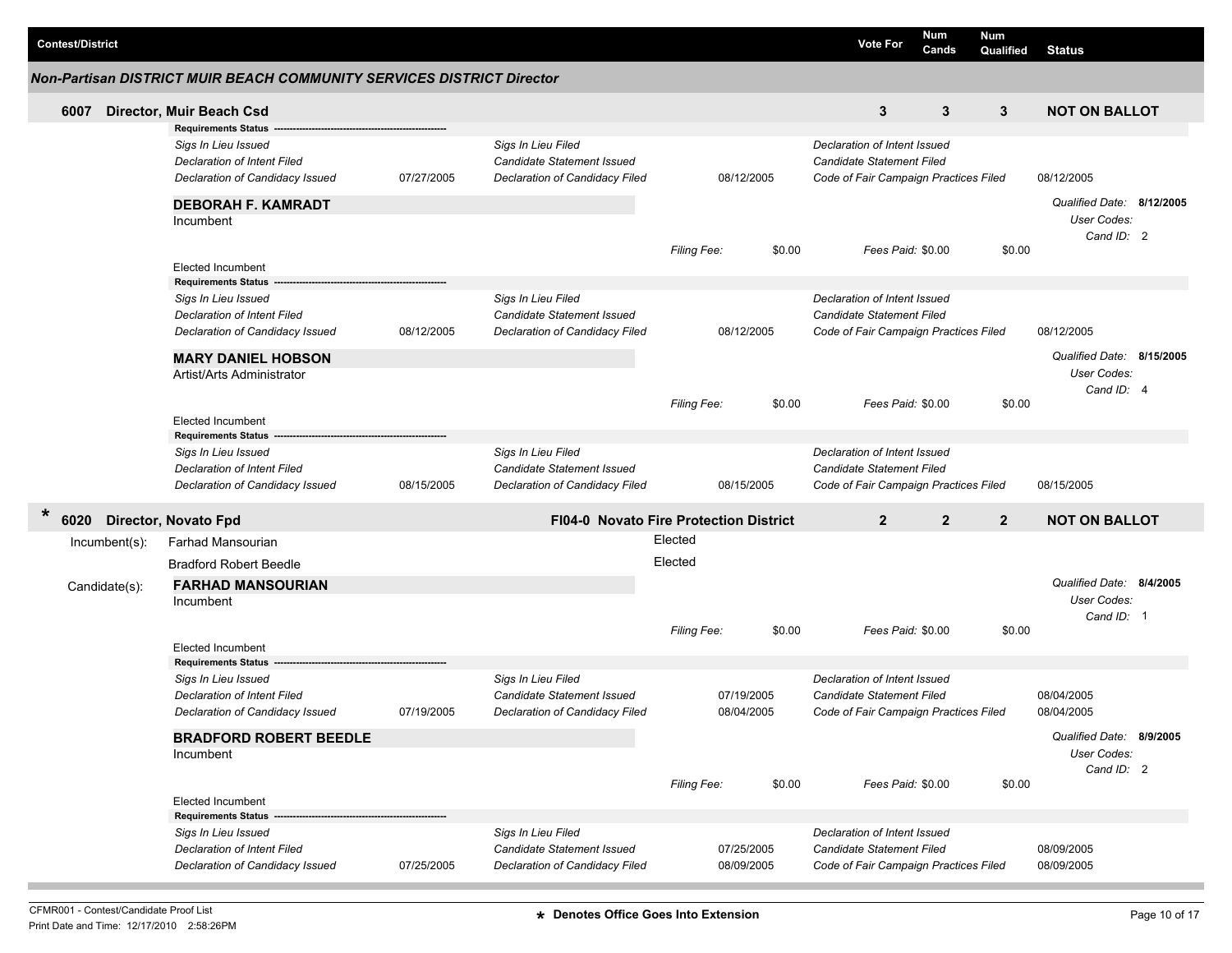| <b>Contest/District</b> |                  |                                                        |            |                                                   |             |            |        | <b>Vote For</b>                       | <b>Num</b><br>Cands | <b>Num</b><br>Qualified | <b>Status</b>             |  |
|-------------------------|------------------|--------------------------------------------------------|------------|---------------------------------------------------|-------------|------------|--------|---------------------------------------|---------------------|-------------------------|---------------------------|--|
| 6022                    |                  | Director, Sleepy Hollow Fpd                            |            | FI05-0 Sleepy Hollow Fire Protection District     |             |            |        | $\mathbf{1}$                          | $\mathbf{1}$        | $\mathbf{1}$            | <b>NOT ON BALLOT</b>      |  |
|                         | $Incumbent(s)$ : | Richard C Shortall Jr                                  |            |                                                   | Elected     |            |        |                                       |                     |                         |                           |  |
|                         | Candidate(s):    | <b>GEORGE B. SZABO</b>                                 |            |                                                   |             |            |        |                                       |                     |                         | Qualified Date: 7/18/2005 |  |
|                         |                  | Incumbent                                              |            |                                                   |             |            |        |                                       |                     |                         | User Codes:<br>Cand ID: 1 |  |
|                         |                  |                                                        |            |                                                   | Filing Fee: |            | \$0.00 | Fees Paid: \$0.00                     |                     | \$0.00                  |                           |  |
|                         |                  | <b>Elected Incumbent</b><br><b>Requirements Status</b> |            |                                                   |             |            |        |                                       |                     |                         |                           |  |
|                         |                  | Sigs In Lieu Issued                                    |            | Sigs In Lieu Filed                                |             |            |        | Declaration of Intent Issued          |                     |                         |                           |  |
|                         |                  | Declaration of Intent Filed                            |            | <b>Candidate Statement Issued</b>                 |             |            |        | Candidate Statement Filed             |                     |                         |                           |  |
|                         |                  | Declaration of Candidacy Issued                        | 07/18/2005 | Declaration of Candidacy Filed                    |             | 07/18/2005 |        | Code of Fair Campaign Practices Filed |                     |                         | 07/18/2005                |  |
| $\ast$<br>6024          |                  | Director, Stinson Beach Fpd                            |            | FI07-0 Stinson Beach Fire Protection District     |             |            |        | $\overline{2}$                        | $\mathbf{1}$        | $\mathbf{1}$            | <b>NOT ON BALLOT</b>      |  |
|                         | Incumbent(s):    | Peter B Sandmann                                       |            |                                                   | Elected     |            |        |                                       |                     |                         |                           |  |
|                         |                  | Mark Allen White                                       |            |                                                   | Elected     |            |        |                                       |                     |                         |                           |  |
|                         | Candidate(s):    | <b>MARK WHITE</b>                                      |            |                                                   |             |            |        |                                       |                     |                         | Qualified Date: 7/20/2005 |  |
|                         |                  | Incumbent                                              |            |                                                   |             |            |        |                                       |                     |                         | User Codes:<br>Cand ID: 1 |  |
|                         |                  |                                                        |            |                                                   | Filing Fee: |            | \$0.00 | Fees Paid: \$0.00                     |                     | \$0.00                  |                           |  |
|                         |                  | <b>Elected Incumbent</b>                               |            |                                                   |             |            |        |                                       |                     |                         |                           |  |
|                         |                  | <b>Requirements Status</b><br>Sigs In Lieu Issued      |            | Sigs In Lieu Filed                                |             |            |        | Declaration of Intent Issued          |                     |                         |                           |  |
|                         |                  | Declaration of Intent Filed                            |            | Candidate Statement Issued                        |             |            |        | <b>Candidate Statement Filed</b>      |                     |                         |                           |  |
|                         |                  | Declaration of Candidacy Issued                        | 07/20/2005 | Declaration of Candidacy Filed                    |             | 07/20/2005 |        | Code of Fair Campaign Practices Filed |                     |                         | 07/20/2005                |  |
| $\ast$<br>6025          |                  | Director, Southern Marin Fpd                           |            | <b>FI06-0 Southern Marin Fire Protection Dist</b> |             |            |        | 4                                     | 3                   | 3                       | <b>NOT ON BALLOT</b>      |  |
|                         | $Incumbent(s)$ : | Dennis William Sullivan                                |            |                                                   | Elected     |            |        |                                       |                     |                         |                           |  |
|                         |                  | Kurt Chun                                              |            |                                                   | Elected     |            |        |                                       |                     |                         |                           |  |
|                         |                  | William Scott Von Stein                                |            |                                                   | Elected     |            |        |                                       |                     |                         |                           |  |
|                         |                  | Daniel R St John                                       |            |                                                   | Elected     |            |        |                                       |                     |                         |                           |  |
|                         | Candidate(s):    | <b>SHARON VALENTINO</b>                                |            |                                                   |             |            |        |                                       |                     |                         | Qualified Date: 8/11/2005 |  |
|                         |                  | Incumbent                                              |            |                                                   |             |            |        |                                       |                     |                         | User Codes:<br>Cand ID: 1 |  |
|                         |                  |                                                        |            |                                                   | Filing Fee: |            | \$0.00 | Fees Paid: \$0.00                     |                     | \$0.00                  |                           |  |
|                         |                  | <b>Elected Incumbent</b>                               |            |                                                   |             |            |        |                                       |                     |                         |                           |  |
|                         |                  | <b>Requirements Status</b><br>Sigs In Lieu Issued      |            | Sigs In Lieu Filed                                |             |            |        | Declaration of Intent Issued          |                     |                         |                           |  |
|                         |                  | Declaration of Intent Filed                            |            | Candidate Statement Issued                        |             | 08/05/2005 |        | Candidate Statement Filed             |                     |                         | 08/11/2005                |  |
|                         |                  | Declaration of Candidacy Issued                        | 08/05/2005 | Declaration of Candidacy Filed                    |             | 08/11/2005 |        | Code of Fair Campaign Practices Filed |                     |                         | 08/11/2005                |  |
|                         |                  | <b>DENNIS WILLIAM SULLIVAN</b>                         |            |                                                   |             |            |        |                                       |                     |                         | Qualified Date: 8/10/2005 |  |
|                         |                  | Incumbent                                              |            |                                                   |             |            |        |                                       |                     |                         | User Codes:<br>Cand ID: 2 |  |
|                         |                  |                                                        |            |                                                   | Filing Fee: |            | \$0.00 | Fees Paid: \$0.00                     |                     | \$0.00                  |                           |  |
|                         |                  | <b>Elected Incumbent</b>                               |            |                                                   |             |            |        |                                       |                     |                         |                           |  |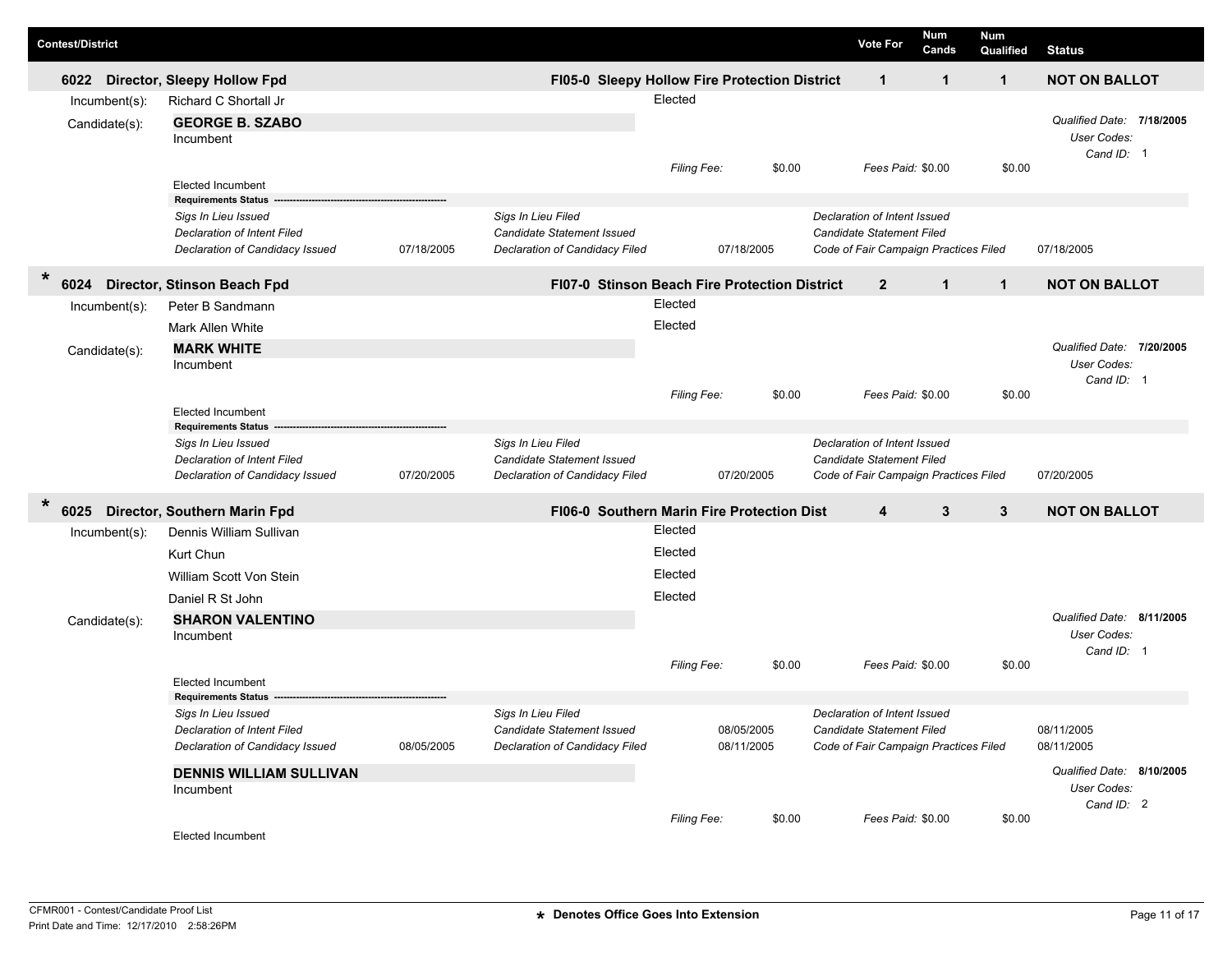|                         |                  |                                                                        |            |                                         |             |            |        |                                       | <b>Num</b>   | Num          |                           |  |
|-------------------------|------------------|------------------------------------------------------------------------|------------|-----------------------------------------|-------------|------------|--------|---------------------------------------|--------------|--------------|---------------------------|--|
| <b>Contest/District</b> |                  |                                                                        |            |                                         |             |            |        | <b>Vote For</b>                       | Cands        | Qualified    | <b>Status</b>             |  |
|                         |                  | Non-Partisan DISTRICT SOUTHERN MARIN FIRE PROTECTION DISTRICT Director |            |                                         |             |            |        |                                       |              |              |                           |  |
| 6025                    |                  | Director, Southern Marin Fpd                                           |            |                                         |             |            |        | $\overline{\mathbf{4}}$               | 3            | $\mathbf{3}$ | <b>NOT ON BALLOT</b>      |  |
|                         |                  | <b>Requirements Status</b>                                             |            |                                         |             |            |        |                                       |              |              |                           |  |
|                         |                  | Sigs In Lieu Issued                                                    |            | Sigs In Lieu Filed                      |             |            |        | Declaration of Intent Issued          |              |              |                           |  |
|                         |                  | <b>Declaration of Intent Filed</b>                                     |            | Candidate Statement Issued              |             |            |        | <b>Candidate Statement Filed</b>      |              |              |                           |  |
|                         |                  | Declaration of Candidacy Issued                                        | 08/05/2005 | Declaration of Candidacy Filed          |             | 08/10/2005 |        | Code of Fair Campaign Practices Filed |              |              | 08/10/2005                |  |
|                         |                  | <b>KURT CHUN</b>                                                       |            |                                         |             |            |        |                                       |              |              | Qualified Date: 8/10/2005 |  |
|                         |                  | Incumbent                                                              |            |                                         |             |            |        |                                       |              |              | User Codes:               |  |
|                         |                  |                                                                        |            |                                         |             |            |        |                                       |              |              | Cand ID: 3                |  |
|                         |                  | <b>Elected Incumbent</b>                                               |            |                                         | Filing Fee: |            | \$0.00 | Fees Paid: \$0.00                     |              | \$0.00       |                           |  |
|                         |                  | <b>Requirements Status</b>                                             |            |                                         |             |            |        |                                       |              |              |                           |  |
|                         |                  | Sigs In Lieu Issued                                                    |            | Sigs In Lieu Filed                      |             |            |        | Declaration of Intent Issued          |              |              |                           |  |
|                         |                  | <b>Declaration of Intent Filed</b>                                     |            | <b>Candidate Statement Issued</b>       |             | 08/10/2005 |        | Candidate Statement Filed             |              |              | 08/10/2005                |  |
|                         |                  | Declaration of Candidacy Issued                                        | 08/10/2005 | Declaration of Candidacy Filed          |             | 08/10/2005 |        | Code of Fair Campaign Practices Filed |              |              | 08/10/2005                |  |
| $\ast$                  |                  |                                                                        |            |                                         |             |            |        |                                       |              |              |                           |  |
| 6027                    |                  | Director, Tiburon Fpd                                                  |            | FI09-0 Tiburon Fire Protection District |             |            |        | 3                                     | $\mathbf{3}$ | $\mathbf{3}$ | <b>NOT ON BALLOT</b>      |  |
|                         | $Incumbent(s)$ : | Margot F Plant                                                         |            |                                         | Elected     |            |        |                                       |              |              |                           |  |
|                         |                  | Thomas Arthur O Neill                                                  |            |                                         | Elected     |            |        |                                       |              |              |                           |  |
|                         |                  | David Smallman Kirchhoff                                               |            |                                         | Elected     |            |        |                                       |              |              |                           |  |
|                         | Candidate(s):    | <b>ALBERT H. HARRIS</b>                                                |            |                                         |             |            |        |                                       |              |              | Qualified Date: 8/9/2005  |  |
|                         |                  | Incumbent                                                              |            |                                         |             |            |        |                                       |              |              | User Codes:               |  |
|                         |                  |                                                                        |            |                                         |             |            |        |                                       |              |              | Cand ID: 1                |  |
|                         |                  | <b>Elected Incumbent</b>                                               |            |                                         | Filing Fee: |            | \$0.00 | Fees Paid: \$0.00                     |              | \$0.00       |                           |  |
|                         |                  | <b>Requirements Status</b>                                             |            |                                         |             |            |        |                                       |              |              |                           |  |
|                         |                  | Sigs In Lieu Issued                                                    |            | Sigs In Lieu Filed                      |             |            |        | Declaration of Intent Issued          |              |              |                           |  |
|                         |                  | <b>Declaration of Intent Filed</b>                                     |            | <b>Candidate Statement Issued</b>       |             |            |        | Candidate Statement Filed             |              |              |                           |  |
|                         |                  | Declaration of Candidacy Issued                                        | 08/09/2005 | Declaration of Candidacy Filed          |             | 08/09/2005 |        | Code of Fair Campaign Practices Filed |              |              | 08/09/2005                |  |
|                         |                  | <b>MARGOT PLANT</b>                                                    |            |                                         |             |            |        |                                       |              |              | Qualified Date: 8/10/2005 |  |
|                         |                  | Incumbent                                                              |            |                                         |             |            |        |                                       |              |              | User Codes:               |  |
|                         |                  |                                                                        |            |                                         |             |            |        |                                       |              |              | Cand ID: 3                |  |
|                         |                  |                                                                        |            |                                         | Filing Fee: |            | \$0.00 | Fees Paid: \$0.00                     |              | \$0.00       |                           |  |
|                         |                  | <b>Elected Incumbent</b><br><b>Requirements Status</b>                 |            |                                         |             |            |        |                                       |              |              |                           |  |
|                         |                  | Sigs In Lieu Issued                                                    |            | Sigs In Lieu Filed                      |             |            |        | Declaration of Intent Issued          |              |              |                           |  |
|                         |                  | <b>Declaration of Intent Filed</b>                                     |            | Candidate Statement Issued              |             | 08/10/2005 |        | <b>Candidate Statement Filed</b>      |              |              | 08/10/2005                |  |
|                         |                  | Declaration of Candidacy Issued                                        | 08/10/2005 | Declaration of Candidacy Filed          |             | 08/10/2005 |        | Code of Fair Campaign Practices Filed |              |              | 08/10/2005                |  |
|                         |                  | <b>DAVID SMALLMAN KIRCHHOFF</b>                                        |            |                                         |             |            |        |                                       |              |              | Qualified Date: 8/12/2005 |  |
|                         |                  | Incumbent                                                              |            |                                         |             |            |        |                                       |              |              | User Codes:               |  |
|                         |                  |                                                                        |            |                                         |             |            |        |                                       |              |              | Cand ID: 4                |  |
|                         |                  |                                                                        |            |                                         | Filing Fee: |            | \$0.00 | Fees Paid: \$0.00                     |              | \$0.00       |                           |  |
|                         |                  | <b>Elected Incumbent</b>                                               |            |                                         |             |            |        |                                       |              |              |                           |  |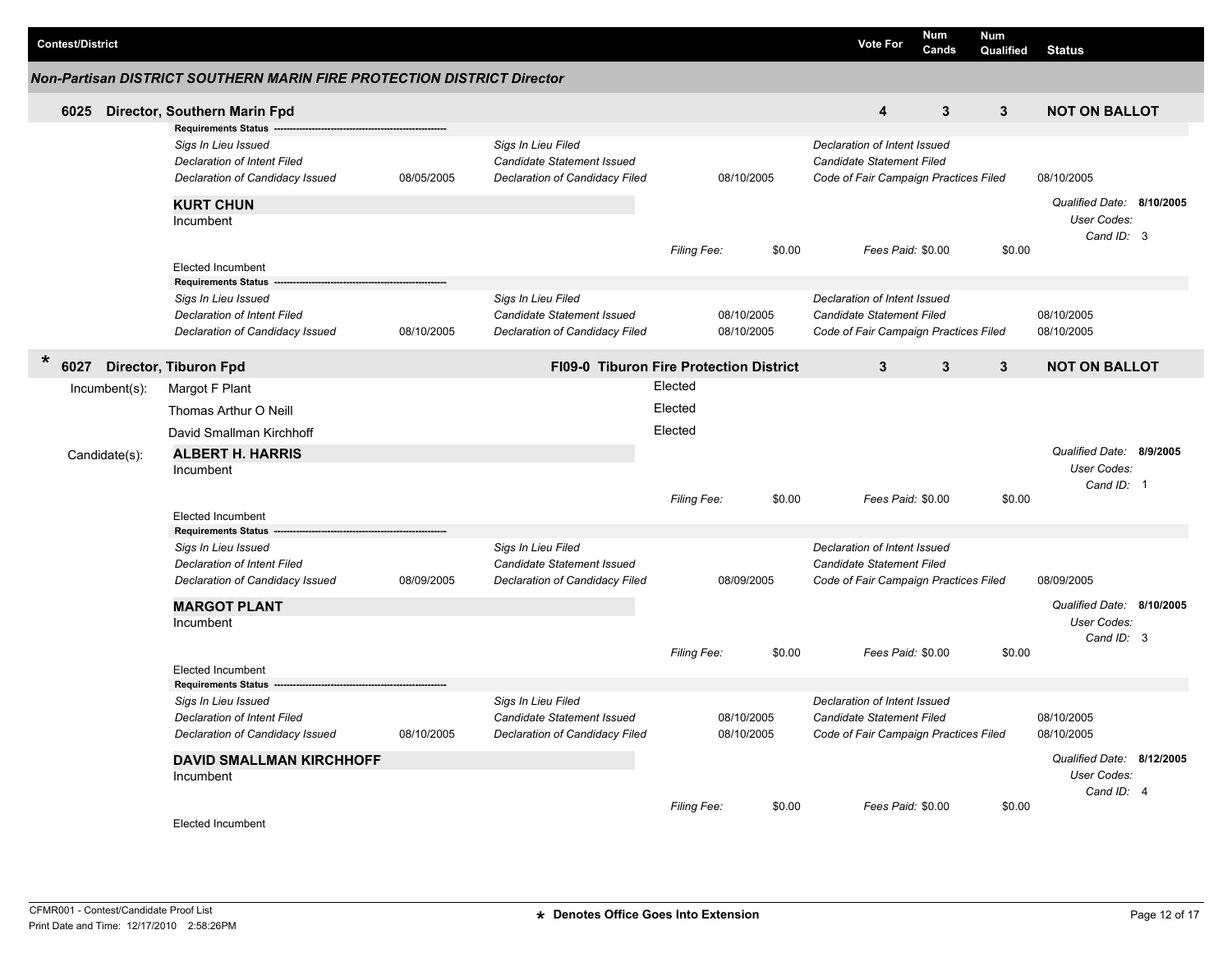|        | <b>Contest/District</b> |                  |                                                                                                                     |            |                                                                                           |                    |                      |        | <b>Vote For</b>                                                                                           | Num<br>Cands | Num<br>Qualified          | <b>Status</b>             |  |
|--------|-------------------------|------------------|---------------------------------------------------------------------------------------------------------------------|------------|-------------------------------------------------------------------------------------------|--------------------|----------------------|--------|-----------------------------------------------------------------------------------------------------------|--------------|---------------------------|---------------------------|--|
|        |                         |                  | <b>Non-Partisan DISTRICT TIBURON FIRE PROTECTION DISTRICT Director</b>                                              |            |                                                                                           |                    |                      |        |                                                                                                           |              |                           |                           |  |
|        | 6027                    |                  | Director, Tiburon Fpd                                                                                               |            |                                                                                           |                    |                      |        | 3                                                                                                         | 3            | 3                         | <b>NOT ON BALLOT</b>      |  |
|        |                         |                  | <b>Requirements Status</b><br>Sigs In Lieu Issued<br>Declaration of Intent Filed<br>Declaration of Candidacy Issued | 08/12/2005 | Sigs In Lieu Filed<br><b>Candidate Statement Issued</b><br>Declaration of Candidacy Filed |                    | 08/12/2005           |        | Declaration of Intent Issued<br><b>Candidate Statement Filed</b><br>Code of Fair Campaign Practices Filed |              |                           | 08/12/2005                |  |
| $\ast$ | 33<br>60                |                  | <b>Director, Inverness Pud</b>                                                                                      |            | PUD02-0 Inverness Public Utility District                                                 |                    |                      |        | 3                                                                                                         | $\mathbf{2}$ | $\overline{2}$            | <b>NOT ON BALLOT</b>      |  |
|        |                         | $Incumbent(s)$ : | Laura Bratenahl Alderdice                                                                                           |            |                                                                                           | Elected            |                      |        |                                                                                                           |              |                           |                           |  |
|        |                         |                  | Alden Sharp Adkins                                                                                                  |            |                                                                                           |                    | Appointed to Vacancy |        |                                                                                                           |              |                           |                           |  |
|        |                         |                  | Michael Dunlea Mc Eneany                                                                                            |            |                                                                                           | Elected            |                      |        |                                                                                                           |              |                           |                           |  |
|        |                         | Candidate(s):    | <b>MARK R. KRISS</b>                                                                                                |            |                                                                                           |                    |                      |        |                                                                                                           |              |                           | Qualified Date: 8/9/2005  |  |
|        |                         |                  | Appointed Incumbent                                                                                                 |            |                                                                                           |                    |                      |        |                                                                                                           |              |                           | User Codes:               |  |
|        |                         |                  |                                                                                                                     |            |                                                                                           |                    |                      |        |                                                                                                           |              |                           | Cand ID: 1                |  |
|        |                         |                  | <b>Elected Incumbent</b>                                                                                            |            |                                                                                           | Filing Fee:        |                      | \$0.00 | Fees Paid: \$0.00                                                                                         |              | \$0.00                    |                           |  |
|        |                         |                  | <b>Requirements Status</b>                                                                                          |            |                                                                                           |                    |                      |        |                                                                                                           |              |                           |                           |  |
|        |                         |                  | Sigs In Lieu Issued                                                                                                 |            | Sigs In Lieu Filed                                                                        |                    |                      |        | Declaration of Intent Issued                                                                              |              |                           |                           |  |
|        |                         |                  | Declaration of Intent Filed                                                                                         |            | <b>Candidate Statement Issued</b>                                                         |                    |                      |        | <b>Candidate Statement Filed</b>                                                                          |              |                           |                           |  |
|        |                         |                  | Declaration of Candidacy Issued                                                                                     | 07/25/2005 | Declaration of Candidacy Filed                                                            |                    | 08/08/2005           |        | Code of Fair Campaign Practices Filed                                                                     |              |                           | 08/08/2005                |  |
|        |                         |                  | <b>LAURA BRATENAHL ALDERDICE</b>                                                                                    |            |                                                                                           |                    |                      |        |                                                                                                           |              | Qualified Date: 8/10/2005 |                           |  |
|        |                         |                  | Appointed Incumbent                                                                                                 |            |                                                                                           |                    |                      |        |                                                                                                           |              |                           | User Codes:<br>Cand ID: 2 |  |
|        |                         |                  |                                                                                                                     |            |                                                                                           | <b>Filing Fee:</b> |                      | \$0.00 | Fees Paid: \$0.00                                                                                         |              | \$0.00                    |                           |  |
|        |                         |                  | <b>Elected Incumbent</b>                                                                                            |            |                                                                                           |                    |                      |        |                                                                                                           |              |                           |                           |  |
|        |                         |                  | <b>Requirements Status</b>                                                                                          |            | Sigs In Lieu Filed                                                                        |                    |                      |        | Declaration of Intent Issued                                                                              |              |                           |                           |  |
|        |                         |                  | Sigs In Lieu Issued<br>Declaration of Intent Filed                                                                  |            | <b>Candidate Statement Issued</b>                                                         |                    |                      |        | <b>Candidate Statement Filed</b>                                                                          |              |                           |                           |  |
|        |                         |                  | Declaration of Candidacy Issued                                                                                     | 07/25/2005 | Declaration of Candidacy Filed                                                            |                    | 08/10/2005           |        | Code of Fair Campaign Practices Filed                                                                     |              |                           | 08/10/2005                |  |
| $\ast$ |                         |                  |                                                                                                                     |            |                                                                                           |                    |                      |        |                                                                                                           |              |                           |                           |  |
|        | 6034                    |                  | <b>Director, Inverness Pud</b>                                                                                      |            | PUD02-0 Inverness Public Utility District                                                 |                    |                      |        | $\overline{2}$                                                                                            | $\mathbf{2}$ | $\overline{2}$            | <b>NOT ON BALLOT</b>      |  |
|        |                         | $Incumbent(s)$ : | Scoby Alan Zook                                                                                                     |            |                                                                                           | Elected            |                      |        |                                                                                                           |              |                           |                           |  |
|        |                         |                  | Kenneth John Emanuels                                                                                               |            |                                                                                           | Elected            |                      |        |                                                                                                           |              |                           |                           |  |
|        |                         | Candidate(s):    | <b>SCOBY ALAN ZOOK</b>                                                                                              |            |                                                                                           |                    |                      |        |                                                                                                           |              |                           | Qualified Date: 8/9/2005  |  |
|        |                         |                  | Incumbent                                                                                                           |            |                                                                                           |                    |                      |        |                                                                                                           |              |                           | User Codes:               |  |
|        |                         |                  |                                                                                                                     |            |                                                                                           | <b>Filing Fee:</b> |                      | \$0.00 | Fees Paid: \$0.00                                                                                         |              | \$0.00                    | Cand ID: 1                |  |
|        |                         |                  | <b>Elected Incumbent</b>                                                                                            |            |                                                                                           |                    |                      |        |                                                                                                           |              |                           |                           |  |
|        |                         |                  | <b>Requirements Status -</b>                                                                                        |            |                                                                                           |                    |                      |        |                                                                                                           |              |                           |                           |  |
|        |                         |                  | Sigs In Lieu Issued                                                                                                 |            | Sigs In Lieu Filed                                                                        |                    |                      |        | Declaration of Intent Issued                                                                              |              |                           |                           |  |
|        |                         |                  | Declaration of Intent Filed                                                                                         |            | Candidate Statement Issued<br>Declaration of Candidacy Filed                              |                    |                      |        | Candidate Statement Filed                                                                                 |              |                           |                           |  |
|        |                         |                  | Declaration of Candidacy Issued                                                                                     | 07/25/2005 |                                                                                           |                    | 08/09/2005           |        | Code of Fair Campaign Practices Filed                                                                     |              |                           | 08/09/2005                |  |
|        |                         |                  | <b>RICHARD T. PEARSON</b>                                                                                           |            |                                                                                           |                    |                      |        |                                                                                                           |              |                           | Qualified Date: 8/9/2005  |  |
|        |                         |                  | Incumbent                                                                                                           |            |                                                                                           |                    |                      |        |                                                                                                           |              |                           | User Codes:<br>Cand ID: 2 |  |
|        |                         |                  |                                                                                                                     |            |                                                                                           | Filing Fee:        |                      | \$0.00 | Fees Paid: \$0.00                                                                                         |              | \$0.00                    |                           |  |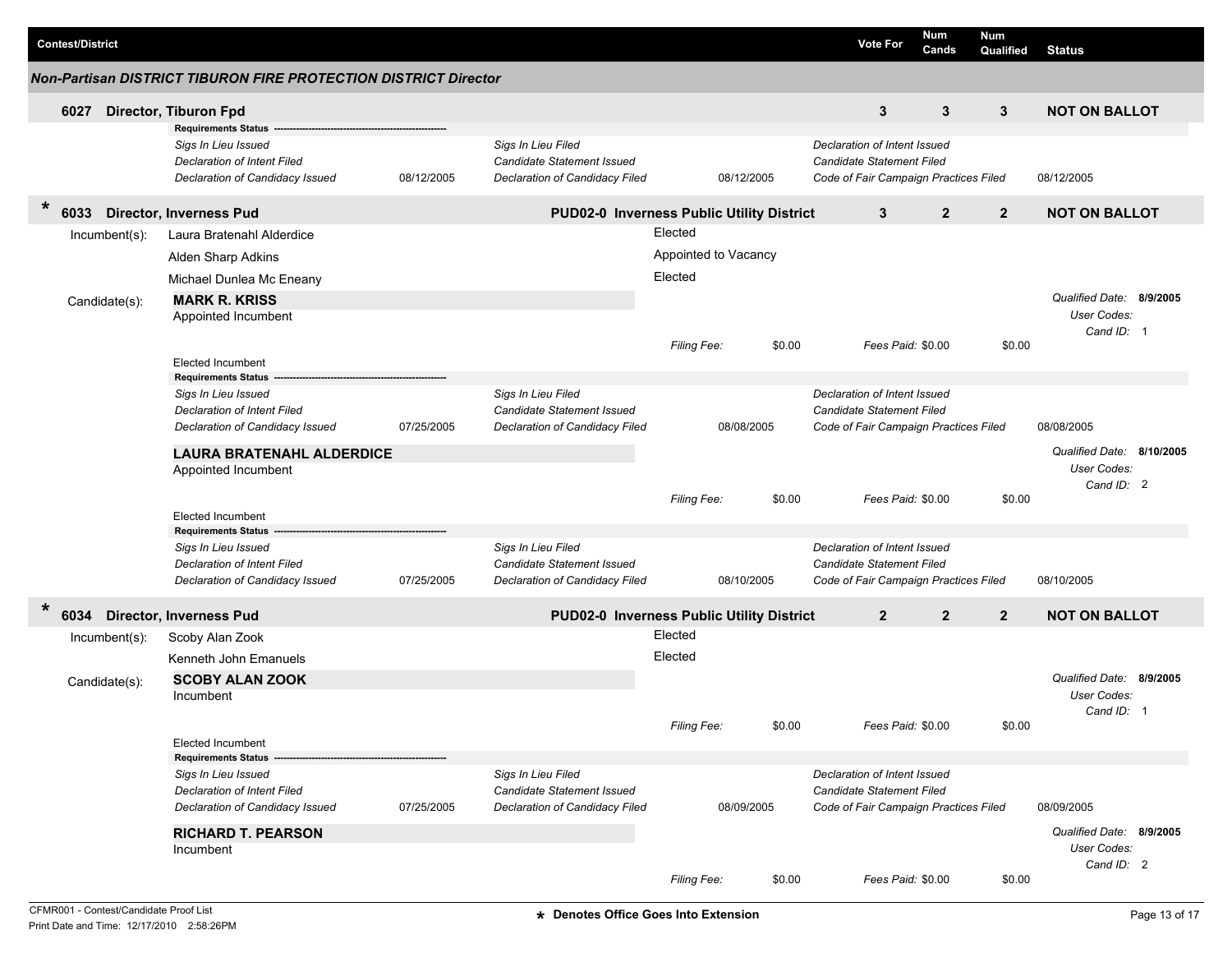| <b>Contest/District</b> |                                                                                                                            |            |                                                                                    |                    |                          |        | <b>Vote For</b>                                                                                           | <b>Num</b><br>Cands | <b>Num</b><br>Qualified | <b>Status</b>                                         |           |
|-------------------------|----------------------------------------------------------------------------------------------------------------------------|------------|------------------------------------------------------------------------------------|--------------------|--------------------------|--------|-----------------------------------------------------------------------------------------------------------|---------------------|-------------------------|-------------------------------------------------------|-----------|
|                         | <b>Non-Partisan DISTRICT INVERNESS PUBLIC UTILITY DISTRICT Director</b>                                                    |            |                                                                                    |                    |                          |        |                                                                                                           |                     |                         |                                                       |           |
| 6034                    | <b>Director, Inverness Pud</b>                                                                                             |            |                                                                                    |                    |                          |        | $\overline{2}$                                                                                            | $\overline{2}$      | $2^{\circ}$             | <b>NOT ON BALLOT</b>                                  |           |
|                         | <b>Elected Incumbent</b>                                                                                                   |            |                                                                                    |                    |                          |        |                                                                                                           |                     |                         |                                                       |           |
|                         | <b>Requirements Status</b><br>Sigs In Lieu Issued<br><b>Declaration of Intent Filed</b><br>Declaration of Candidacy Issued | 07/25/2005 | Sigs In Lieu Filed<br>Candidate Statement Issued<br>Declaration of Candidacy Filed |                    | 08/09/2005               |        | Declaration of Intent Issued<br><b>Candidate Statement Filed</b><br>Code of Fair Campaign Practices Filed |                     |                         | 08/09/2005                                            |           |
| $\ast$<br>6040          | Director, Sanitary Dis 5 - Tib                                                                                             |            | SA02-0 Tiburon Sanitary District No. 5                                             |                    |                          |        | $\overline{2}$                                                                                            | $\overline{2}$      | $\overline{2}$          | <b>NOT ON BALLOT</b>                                  |           |
| $Incumbent(s)$ :        | Catharine V Benediktsson                                                                                                   |            |                                                                                    | Elected            |                          |        |                                                                                                           |                     |                         |                                                       |           |
|                         | Roy Charles Fedotoff                                                                                                       |            |                                                                                    | Elected            |                          |        |                                                                                                           |                     |                         |                                                       |           |
| Candidate(s):           | <b>CATHARINE BENEDIKTSSON</b><br>Incumbent                                                                                 |            |                                                                                    |                    |                          |        |                                                                                                           |                     |                         | Qualified Date: 8/3/2005<br>User Codes:<br>Cand ID: 1 |           |
|                         |                                                                                                                            |            |                                                                                    | <b>Filing Fee:</b> |                          | \$0.00 | Fees Paid: \$0.00                                                                                         |                     | \$0.00                  |                                                       |           |
|                         | <b>Elected Incumbent</b><br><b>Requirements Status</b>                                                                     |            |                                                                                    |                    |                          |        |                                                                                                           |                     |                         |                                                       |           |
|                         | Sigs In Lieu Issued<br><b>Declaration of Intent Filed</b><br>Declaration of Candidacy Issued                               | 08/03/2005 | Sigs In Lieu Filed<br>Candidate Statement Issued<br>Declaration of Candidacy Filed |                    | 08/03/2005<br>08/03/2005 |        | Declaration of Intent Issued<br>Candidate Statement Filed<br>Code of Fair Campaign Practices Filed        |                     |                         | 08/03/2005<br>08/03/2005                              |           |
|                         | <b>CASEY A. KAWAMOTO</b>                                                                                                   |            |                                                                                    |                    |                          |        |                                                                                                           |                     |                         | Qualified Date: 8/8/2005                              |           |
|                         | Incumbent                                                                                                                  |            |                                                                                    | <b>Filing Fee:</b> |                          | \$0.00 | Fees Paid: \$0.00                                                                                         |                     | \$0.00                  | User Codes:<br>Cand ID: 2                             |           |
|                         | <b>Elected Incumbent</b>                                                                                                   |            |                                                                                    |                    |                          |        |                                                                                                           |                     |                         |                                                       |           |
|                         | <b>Requirements Status</b>                                                                                                 |            |                                                                                    |                    |                          |        |                                                                                                           |                     |                         |                                                       |           |
|                         | Sigs In Lieu Issued<br><b>Declaration of Intent Filed</b>                                                                  |            | Sigs In Lieu Filed<br>Candidate Statement Issued                                   |                    |                          |        | Declaration of Intent Issued<br>Candidate Statement Filed                                                 |                     |                         |                                                       |           |
|                         | Declaration of Candidacy Issued                                                                                            | 08/08/2005 | Declaration of Candidacy Filed                                                     |                    | 08/08/2005               |        | Code of Fair Campaign Practices Filed                                                                     |                     |                         | 08/08/2005                                            |           |
| $\ast$<br>6043          | <b>Director, Alto Sanitary District</b>                                                                                    |            | <b>SA05-0 Alto Sanitary District</b>                                               |                    |                          |        | 3                                                                                                         | $\mathbf{1}$        | $\mathbf{1}$            | <b>NOT ON BALLOT</b>                                  |           |
| $Incumbent(s)$ :        | Tania Graham Kennedy                                                                                                       |            |                                                                                    | Elected            |                          |        |                                                                                                           |                     |                         |                                                       |           |
|                         | Joyce F Miles                                                                                                              |            |                                                                                    | Elected            |                          |        |                                                                                                           |                     |                         |                                                       |           |
|                         | Pedro F Femenia                                                                                                            |            |                                                                                    | Elected            |                          |        |                                                                                                           |                     |                         |                                                       |           |
|                         |                                                                                                                            |            |                                                                                    |                    |                          |        |                                                                                                           |                     |                         | Qualified Date:                                       | 7/25/2005 |
| Candidate(s):           | <b>TANIA GRAHAM KENNEDY</b><br>Appointed Incumbent                                                                         |            |                                                                                    |                    |                          |        |                                                                                                           |                     |                         | User Codes:                                           |           |
|                         |                                                                                                                            |            |                                                                                    |                    |                          |        |                                                                                                           |                     |                         | Cand ID: 1                                            |           |
|                         | <b>Elected Incumbent</b>                                                                                                   |            |                                                                                    | Filing Fee:        |                          | \$0.00 | Fees Paid: \$0.00                                                                                         |                     | \$0.00                  |                                                       |           |
|                         | <b>Requirements Status</b>                                                                                                 |            |                                                                                    |                    |                          |        |                                                                                                           |                     |                         |                                                       |           |
|                         | Sigs In Lieu Issued                                                                                                        |            | Sigs In Lieu Filed                                                                 |                    |                          |        | Declaration of Intent Issued                                                                              |                     |                         |                                                       |           |
|                         | <b>Declaration of Intent Filed</b>                                                                                         |            | Candidate Statement Issued                                                         |                    |                          |        | Candidate Statement Filed                                                                                 |                     |                         |                                                       |           |
|                         | Declaration of Candidacy Issued                                                                                            | 07/25/2005 | Declaration of Candidacy Filed                                                     |                    | 07/25/2005               |        | Code of Fair Campaign Practices Filed                                                                     |                     |                         | 07/25/2005                                            |           |
| $\ast$<br>6044          | <b>Director, Alto Sanitary District</b>                                                                                    |            | <b>SA05-0 Alto Sanitary District</b>                                               |                    |                          |        | $\overline{2}$                                                                                            | $\overline{2}$      | $\overline{2}$          | <b>NOT ON BALLOT</b>                                  |           |
| $Incumbent(s)$ :        | Michael A McCarthy                                                                                                         |            |                                                                                    | Elected            |                          |        |                                                                                                           |                     |                         |                                                       |           |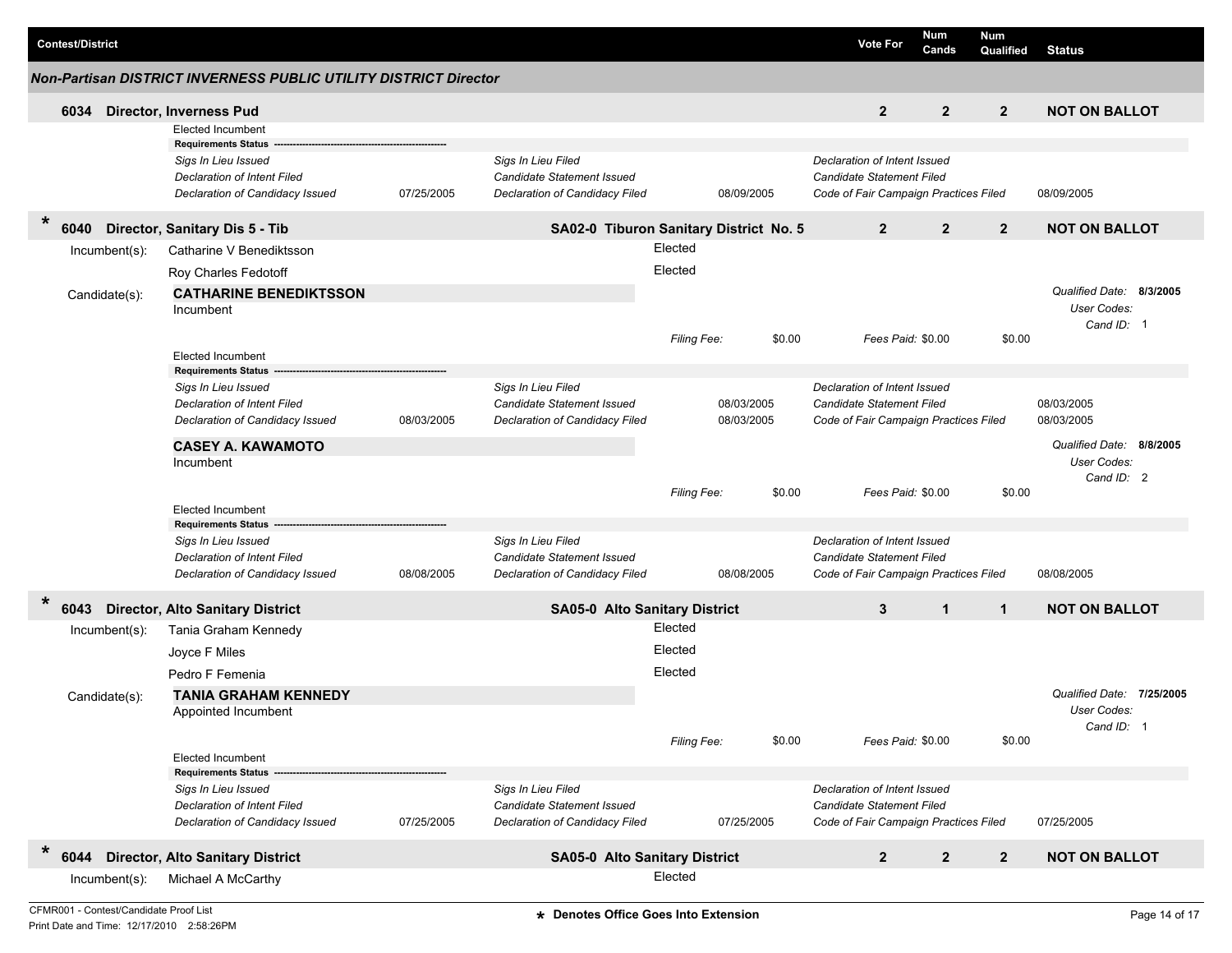|                | <b>Contest/District</b>        |                                                                                       |            |                                                                                    |                                           |        | <b>Vote For</b>                                                  | Num<br>Cands                                                                                                                                                                                                                                                                                                                                                                                                                                                                                                                                                                                                                                                                                      | <b>Num</b><br>Qualified | <b>Status</b> |  |
|----------------|--------------------------------|---------------------------------------------------------------------------------------|------------|------------------------------------------------------------------------------------|-------------------------------------------|--------|------------------------------------------------------------------|---------------------------------------------------------------------------------------------------------------------------------------------------------------------------------------------------------------------------------------------------------------------------------------------------------------------------------------------------------------------------------------------------------------------------------------------------------------------------------------------------------------------------------------------------------------------------------------------------------------------------------------------------------------------------------------------------|-------------------------|---------------|--|
| $\ast$         | 6044                           | <b>Director, Alto Sanitary District</b>                                               |            | <b>SA05-0 Alto Sanitary District</b>                                               |                                           |        | $\overline{2}$                                                   | $\overline{2}$                                                                                                                                                                                                                                                                                                                                                                                                                                                                                                                                                                                                                                                                                    | $\overline{2}$          |               |  |
|                | Incumbent(s):<br>Candidate(s): | Stanley James Bransgrove<br><b>STANLEY JAMES BRANSGROVE</b><br>Incumbent              |            |                                                                                    | Elected<br>Filing Fee:                    | \$0.00 |                                                                  |                                                                                                                                                                                                                                                                                                                                                                                                                                                                                                                                                                                                                                                                                                   | \$0.00                  | User Codes:   |  |
|                |                                | <b>Elected Incumbent</b><br><b>Requirements Status</b>                                |            |                                                                                    |                                           |        |                                                                  | <b>NOT ON BALLOT</b><br>Qualified Date: 8/11/2005<br>Cand ID: 1<br>Fees Paid: \$0.00<br>08/11/2005<br>Code of Fair Campaign Practices Filed<br>Qualified Date: 8/12/2005<br>User Codes:<br>Cand ID: 2<br>Fees Paid: \$0.00<br>\$0.00<br>08/12/2005<br>Code of Fair Campaign Practices Filed<br>$\overline{2}$<br>$\mathbf{2}$<br><b>NOT ON BALLOT</b><br>Qualified Date: 8/1/2005<br>User Codes:<br>Cand ID: 1<br>Fees Paid: \$0.00<br>\$0.00<br>08/01/2005<br>Code of Fair Campaign Practices Filed<br>Qualified Date: 7/28/2005<br>User Codes:<br>Cand ID: 2<br>Fees Paid: \$0.00<br>\$0.00<br>Code of Fair Campaign Practices Filed<br>07/28/2005<br>$\mathbf{3}$<br>3<br><b>NOT ON BALLOT</b> |                         |               |  |
|                |                                | Sigs In Lieu Issued<br>Declaration of Intent Filed<br>Declaration of Candidacy Issued | 08/11/2005 | Sigs In Lieu Filed<br>Candidate Statement Issued<br>Declaration of Candidacy Filed | 08/11/2005                                |        | Declaration of Intent Issued<br><b>Candidate Statement Filed</b> |                                                                                                                                                                                                                                                                                                                                                                                                                                                                                                                                                                                                                                                                                                   |                         |               |  |
|                |                                | <b>MICHAEL A. MC CARTHY</b><br>Incumbent                                              |            |                                                                                    | Filing Fee:                               | \$0.00 |                                                                  |                                                                                                                                                                                                                                                                                                                                                                                                                                                                                                                                                                                                                                                                                                   |                         |               |  |
|                |                                | <b>Elected Incumbent</b><br><b>Requirements Status</b>                                |            |                                                                                    |                                           |        |                                                                  |                                                                                                                                                                                                                                                                                                                                                                                                                                                                                                                                                                                                                                                                                                   |                         |               |  |
|                |                                | Sigs In Lieu Issued<br>Declaration of Intent Filed<br>Declaration of Candidacy Issued | 08/12/2005 | Sigs In Lieu Filed<br>Candidate Statement Issued<br>Declaration of Candidacy Filed | 08/12/2005                                |        | Declaration of Intent Issued<br><b>Candidate Statement Filed</b> |                                                                                                                                                                                                                                                                                                                                                                                                                                                                                                                                                                                                                                                                                                   |                         |               |  |
| $\ast$<br>6046 |                                | <b>Director, Homestead Vly Sanitary</b>                                               |            |                                                                                    | SA06-0 Homestead Valley Sanitary District |        | $\overline{2}$                                                   |                                                                                                                                                                                                                                                                                                                                                                                                                                                                                                                                                                                                                                                                                                   |                         |               |  |
|                | Incumbent(s):                  | William Burnett Tregoning                                                             |            |                                                                                    | Elected                                   |        |                                                                  |                                                                                                                                                                                                                                                                                                                                                                                                                                                                                                                                                                                                                                                                                                   |                         |               |  |
|                |                                | Catherine P Howe                                                                      |            |                                                                                    | Elected                                   |        |                                                                  |                                                                                                                                                                                                                                                                                                                                                                                                                                                                                                                                                                                                                                                                                                   |                         |               |  |
|                | Candidate(s):                  | <b>BURNETT TREGONING</b><br>Appointed Incumbent                                       |            |                                                                                    |                                           |        |                                                                  |                                                                                                                                                                                                                                                                                                                                                                                                                                                                                                                                                                                                                                                                                                   |                         |               |  |
|                |                                | <b>Elected Incumbent</b><br><b>Requirements Status</b>                                |            |                                                                                    | Filing Fee:                               | \$0.00 |                                                                  |                                                                                                                                                                                                                                                                                                                                                                                                                                                                                                                                                                                                                                                                                                   |                         |               |  |
|                |                                | Sigs In Lieu Issued<br>Declaration of Intent Filed<br>Declaration of Candidacy Issued | 07/21/2005 | Sigs In Lieu Filed<br>Candidate Statement Issued<br>Declaration of Candidacy Filed | 08/01/2005                                |        | Declaration of Intent Issued<br><b>Candidate Statement Filed</b> |                                                                                                                                                                                                                                                                                                                                                                                                                                                                                                                                                                                                                                                                                                   |                         |               |  |
|                |                                | <b>CATHERINE P. HOWE</b><br>Incumbent                                                 |            |                                                                                    |                                           |        |                                                                  |                                                                                                                                                                                                                                                                                                                                                                                                                                                                                                                                                                                                                                                                                                   |                         |               |  |
|                |                                | Appointed Incumbent<br>Requirements Status ---------------                            |            |                                                                                    | <b>Filing Fee:</b>                        | \$0.00 |                                                                  |                                                                                                                                                                                                                                                                                                                                                                                                                                                                                                                                                                                                                                                                                                   |                         |               |  |
|                |                                | Sigs In Lieu Issued<br>Declaration of Intent Filed<br>Declaration of Candidacy Issued | 07/28/2005 | Sigs In Lieu Filed<br>Candidate Statement Issued<br>Declaration of Candidacy Filed | 07/28/2005                                |        | Declaration of Intent Issued<br>Candidate Statement Filed        |                                                                                                                                                                                                                                                                                                                                                                                                                                                                                                                                                                                                                                                                                                   |                         |               |  |
|                | 6051                           | Director, Richardson Bay Sanitary                                                     |            |                                                                                    | SA08-0 Richardson Bay Sanitary District   |        | $\mathbf{3}$                                                     |                                                                                                                                                                                                                                                                                                                                                                                                                                                                                                                                                                                                                                                                                                   |                         |               |  |
|                | $Incumbent(s)$ :               | Roy Benvenuti                                                                         |            |                                                                                    | Elected                                   |        |                                                                  |                                                                                                                                                                                                                                                                                                                                                                                                                                                                                                                                                                                                                                                                                                   |                         |               |  |
|                |                                | Edward John Sotelo                                                                    |            |                                                                                    | Elected                                   |        |                                                                  |                                                                                                                                                                                                                                                                                                                                                                                                                                                                                                                                                                                                                                                                                                   |                         |               |  |
|                |                                | Leon F Willat                                                                         |            |                                                                                    | Elected                                   |        |                                                                  |                                                                                                                                                                                                                                                                                                                                                                                                                                                                                                                                                                                                                                                                                                   |                         |               |  |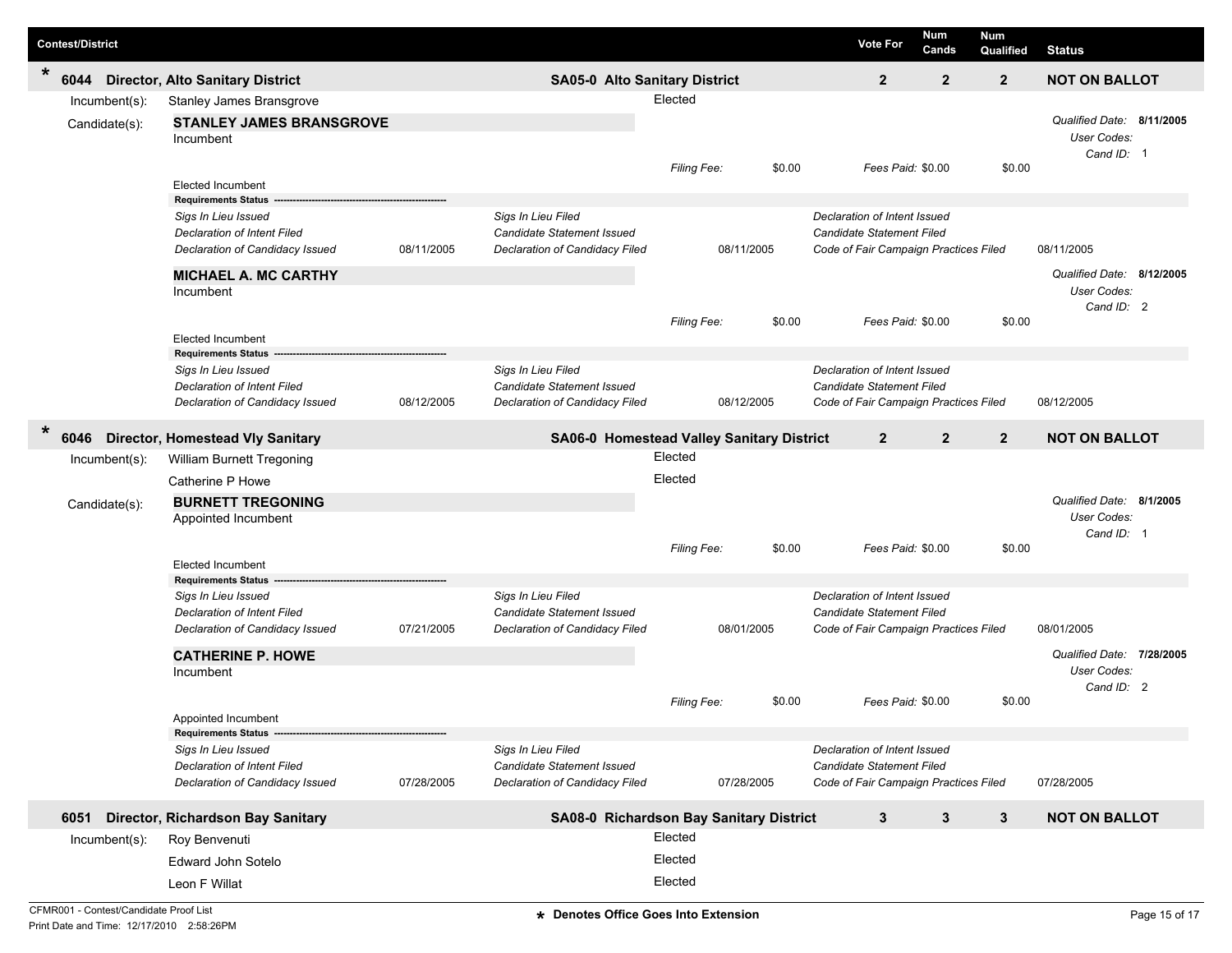| <b>Contest/District</b> |                                                                                                                            |            |                                                                                           |                    |            | <b>Vote For</b>                                                                                           | Num<br>Cands      | Num<br>Qualified | <b>Status</b>                                          |  |
|-------------------------|----------------------------------------------------------------------------------------------------------------------------|------------|-------------------------------------------------------------------------------------------|--------------------|------------|-----------------------------------------------------------------------------------------------------------|-------------------|------------------|--------------------------------------------------------|--|
|                         | Non-Partisan DISTRICT RICHARDSON BAY SANITARY DISTRICT Director                                                            |            |                                                                                           |                    |            |                                                                                                           |                   |                  |                                                        |  |
| 6051                    | Director, Richardson Bay Sanitary                                                                                          |            |                                                                                           |                    |            | 3                                                                                                         | 3                 | 3                | <b>NOT ON BALLOT</b>                                   |  |
| Candidate(s):           | <b>ROY BENVENUTI</b><br>Incumbent                                                                                          |            |                                                                                           |                    |            |                                                                                                           |                   |                  | Qualified Date: 7/22/2005<br>User Codes:<br>Cand ID: 1 |  |
|                         | <b>Elected Incumbent</b><br><b>Requirements Status</b>                                                                     |            |                                                                                           | Filing Fee:        | \$0.00     |                                                                                                           | Fees Paid: \$0.00 | \$0.00           |                                                        |  |
|                         | Sigs In Lieu Issued<br><b>Declaration of Intent Filed</b><br>Declaration of Candidacy Issued                               | 07/22/2005 | Sigs In Lieu Filed<br><b>Candidate Statement Issued</b><br>Declaration of Candidacy Filed |                    | 07/22/2005 | Declaration of Intent Issued<br>Candidate Statement Filed<br>Code of Fair Campaign Practices Filed        |                   |                  | 07/22/2005                                             |  |
|                         | <b>EDWARD JOHN SOTELO</b><br>Incumbent                                                                                     |            |                                                                                           | Filing Fee:        | \$0.00     |                                                                                                           | Fees Paid: \$0.00 | \$0.00           | Qualified Date: 7/26/2005<br>User Codes:<br>Cand ID: 2 |  |
|                         | <b>Elected Incumbent</b>                                                                                                   |            |                                                                                           |                    |            |                                                                                                           |                   |                  |                                                        |  |
|                         | <b>Requirements Status</b><br>Sigs In Lieu Issued<br><b>Declaration of Intent Filed</b><br>Declaration of Candidacy Issued | 07/26/2005 | Sigs In Lieu Filed<br><b>Candidate Statement Issued</b><br>Declaration of Candidacy Filed |                    | 07/26/2005 | Declaration of Intent Issued<br><b>Candidate Statement Filed</b><br>Code of Fair Campaign Practices Filed |                   |                  | 07/26/2005                                             |  |
|                         | <b>LEON F. WILLAT</b><br>Incumbent                                                                                         |            |                                                                                           |                    |            |                                                                                                           |                   |                  | Qualified Date: 7/26/2005<br>User Codes:<br>Cand ID: 3 |  |
|                         | <b>Elected Incumbent</b><br><b>Requirements Status</b>                                                                     |            |                                                                                           | Filing Fee:        | \$0.00     |                                                                                                           | Fees Paid: \$0.00 | \$0.00           |                                                        |  |
|                         | Sigs In Lieu Issued<br>Declaration of Intent Filed<br>Declaration of Candidacy Issued                                      | 07/26/2005 | Sigs In Lieu Filed<br><b>Candidate Statement Issued</b><br>Declaration of Candidacy Filed |                    | 07/26/2005 | Declaration of Intent Issued<br><b>Candidate Statement Filed</b><br>Code of Fair Campaign Practices Filed |                   |                  | 07/26/2005                                             |  |
| $\star$<br>6052         | <b>Director, Richardson Bay Sanitary</b>                                                                                   |            | SA08-0 Richardson Bay Sanitary District                                                   |                    |            | $\overline{2}$                                                                                            | $\mathbf{1}$      | $\mathbf{1}$     | <b>NOT ON BALLOT</b>                                   |  |
| $lncumbent(s)$ :        | <b>Bruce Duncan Abbott</b>                                                                                                 |            |                                                                                           | Elected            |            |                                                                                                           |                   |                  |                                                        |  |
| Candidate(s):           | <b>Forrest Rene Morphew</b><br><b>VIRGINIA R. BRUNINI</b>                                                                  |            |                                                                                           | Elected            |            |                                                                                                           |                   |                  | Qualified Date: 7/26/2005                              |  |
|                         | Appointed Incumbent                                                                                                        |            |                                                                                           | <b>Filing Fee:</b> | \$0.00     |                                                                                                           | Fees Paid: \$0.00 | \$0.00           | <b>User Codes:</b><br>Cand ID: 1                       |  |
|                         | Elected Incumbent<br><b>Requirements Status</b>                                                                            |            |                                                                                           |                    |            |                                                                                                           |                   |                  |                                                        |  |
|                         | Sigs In Lieu Issued<br><b>Declaration of Intent Filed</b><br>Declaration of Candidacy Issued                               | 07/26/2005 | Sigs In Lieu Filed<br><b>Candidate Statement Issued</b><br>Declaration of Candidacy Filed |                    | 07/26/2005 | Declaration of Intent Issued<br><b>Candidate Statement Filed</b><br>Code of Fair Campaign Practices Filed |                   |                  | 07/26/2005                                             |  |
| $\ast$<br>6061          | Director, North Marin Water Dist                                                                                           |            | <b>WA03-0 North Marin Water District</b>                                                  |                    |            | $\boldsymbol{2}$                                                                                          | $\boldsymbol{2}$  | $\overline{2}$   | <b>NOT ON BALLOT</b>                                   |  |
| Incumbent(s):           | John Cecil Schoonover                                                                                                      |            |                                                                                           | Elected            |            |                                                                                                           |                   |                  |                                                        |  |
|                         | <b>Richard A Fraites</b>                                                                                                   |            |                                                                                           | Elected            |            |                                                                                                           |                   |                  |                                                        |  |